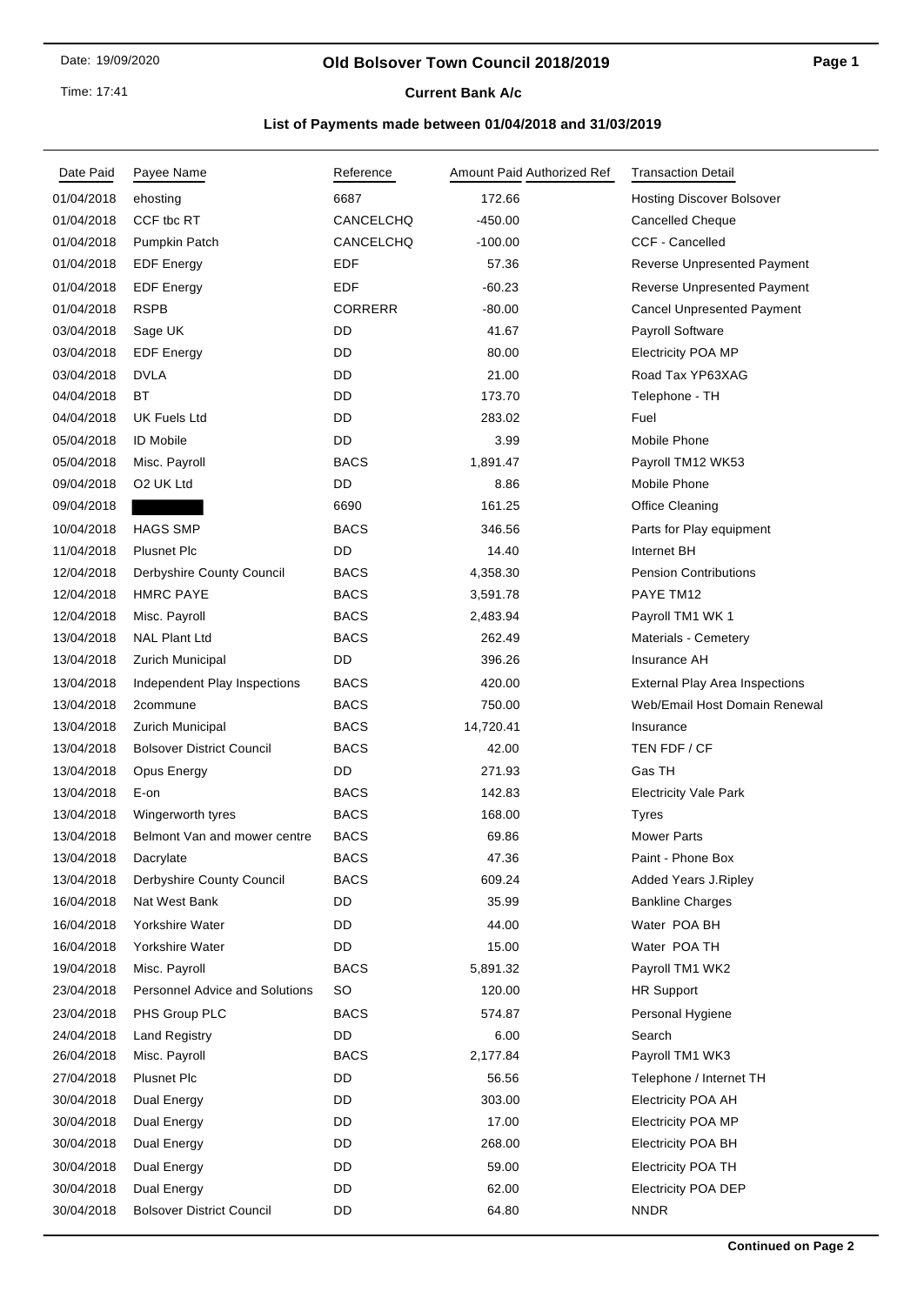#### **Old Bolsover Town Council 2018/2019**

**Current Bank A/c** 

| Date Paid  | Payee Name                            | Reference   | Amount Paid Authorized Ref | <b>Transaction Detail</b>      |
|------------|---------------------------------------|-------------|----------------------------|--------------------------------|
| 30/04/2018 | <b>Bolsover District Council</b>      | DD          | 108.00                     | <b>NNDR</b>                    |
| 30/04/2018 | Nat West Bank                         | DD          | 39.43                      | <b>Bank Charges</b>            |
| 01/05/2018 | Sage UK                               | DD          | 89.45                      | Payroll Software               |
| 01/05/2018 | <b>DVLA</b>                           | DD          | 21.00                      | Road Tax YP63XAG               |
| 01/05/2018 | <b>EDF</b> Energy                     | DD          | 80.00                      | Electricity POA - MP           |
| 03/05/2018 | ID Data                               | DD          | 3.99                       | Mobile Phone                   |
| 03/05/2018 | Royal Mail                            | 6692        | 116.00                     | Postage Stamps                 |
| 03/05/2018 | <b>Friends of New Bolsover</b>        | 6693        | 100.00                     | Grant - C/Allot repl. Canc Che |
| 08/05/2018 | <b>PWLB</b>                           | DD          | 35.54                      | Loan Repayment                 |
| 08/05/2018 | Cinema for All                        | <b>BACS</b> | 65.00                      | Subscription - Cinema for all  |
| 08/05/2018 | Future Inclusive                      | <b>BACS</b> | 540.00                     | Accessibility Audit - TH       |
| 08/05/2018 | Banner Box Ltd                        | <b>BACS</b> | 70.64                      | St George Flag                 |
| 08/05/2018 | <b>Bolsover District Council</b>      | <b>BACS</b> | 1,527.24                   | Trade Refuse 010418 - 300918   |
| 08/05/2018 | <b>Kedel Limited</b>                  | <b>BACS</b> | 577.19                     | <b>Materials</b>               |
| 09/05/2018 | <b>UK Fuels Ltd</b>                   | DD          | 572.47                     | Fuel                           |
| 10/05/2018 | O <sub>2</sub> UK Ltd                 | DD          | 19.16                      | Mobile Phone - Depot           |
| 10/05/2018 | Misc. Payroll                         | <b>BACS</b> | 2,040.09                   | Payroll TM2 WK5                |
| 10/05/2018 | Misc. Payroll                         | <b>BACS</b> | 2,049.01                   | Payroll TM1 WK4                |
| 11/05/2018 | W G Pollard                           | <b>BACS</b> | 1,191.00                   | Locks                          |
| 14/05/2018 | Waterplus                             | DD          | 52.94                      | <b>Water Allotment SHR</b>     |
| 14/05/2018 | Yorkshire Water                       | DD          | 44.00                      | Water POA - BH                 |
| 14/05/2018 | Yorkshire Water                       | DD          | 15.00                      | Water POA - TH                 |
| 14/05/2018 | <b>Plusnet Plc</b>                    | DD          | 14.40                      | Internet - BH                  |
| 15/05/2018 | NatWest                               | DD          | 26.74                      | <b>Bankline Charges</b>        |
| 15/05/2018 | Derbyshire County Council             | <b>BACS</b> | 4,493.32                   | Pension Contributions 0418     |
| 15/05/2018 | <b>HMRC PAYE</b>                      | <b>BACS</b> | 4,412.88                   | PAYE TM1                       |
| 17/05/2018 | Misc. Payroll                         | <b>BACS</b> | 1,977.02                   | Payroll TM2 WK6                |
| 18/05/2018 | <b>NAL Plant Ltd</b>                  | <b>BACS</b> | 226.25                     | Misc                           |
| 21/05/2018 | Waterplus                             | DD          | 60.40                      | Water - BH                     |
| 21/05/2018 | ВT                                    | DD          | 51.61                      | Telephone - AH Alarm           |
| 22/05/2018 | <b>Tradeprint Distribution Limite</b> | <b>BACS</b> | 475.54                     | Printing - Events              |
| 22/05/2018 | Personnel Advice and Solutions        | <b>SO</b>   | 120.00                     | <b>HR Support</b>              |
| 22/05/2018 | <b>Currys PC World Business</b>       | <b>BACS</b> | 132.34                     | Backup Hard Drive              |
| 22/05/2018 | Office Supplies For Industry          | <b>BACS</b> | 34.79                      | <b>Office Supplies</b>         |
| 22/05/2018 | <b>Bolsover District Council</b>      | <b>BACS</b> | 70.00                      | Premises Licence - Events      |
| 22/05/2018 | Konica Minolta                        | BACS        | 155.40                     | Copier Maintainence / Toner    |
| 22/05/2018 | <b>AMA Supplies Ltd</b>               | <b>BACS</b> | 535.31                     | <b>Cleaning Supplies</b>       |
| 22/05/2018 | <b>ADT Security</b>                   | <b>BACS</b> | 225.41                     | Fire Alarm Maintenance AH      |
| 22/05/2018 | <b>RBS Software Solutions</b>         | <b>BACS</b> | 710.02                     | Year end Closedown             |
| 22/05/2018 | Vault Contracts Ltd                   | BACS        | 522.00                     | Alarm Maint / Monitoring AH    |
| 22/05/2018 | <b>Barrie Woodcock</b>                | <b>BACS</b> | 116.70                     | <b>Internal Audit</b>          |
| 22/05/2018 | <b>Junction Arts</b>                  | <b>BACS</b> | 4,000.00                   | Lantern Parade / Workshops     |
| 22/05/2018 | Getmapping PLC                        | BACS        | 212.40                     | ParishOnline Renewal           |
| 22/05/2018 | Trade UK                              | <b>BACS</b> | 113.45                     | Materials                      |
| 23/05/2018 | Waterplus                             | DD          | 32.01                      | Water - Cem                    |
| 23/05/2018 | ВT                                    | DD          | 45.47                      | Telephone 828133               |
| 23/05/2018 | <b>BRM Solicitors</b>                 | <b>BACS</b> | 13,035.00                  | Land opp. TH                   |
|            |                                       |             |                            |                                |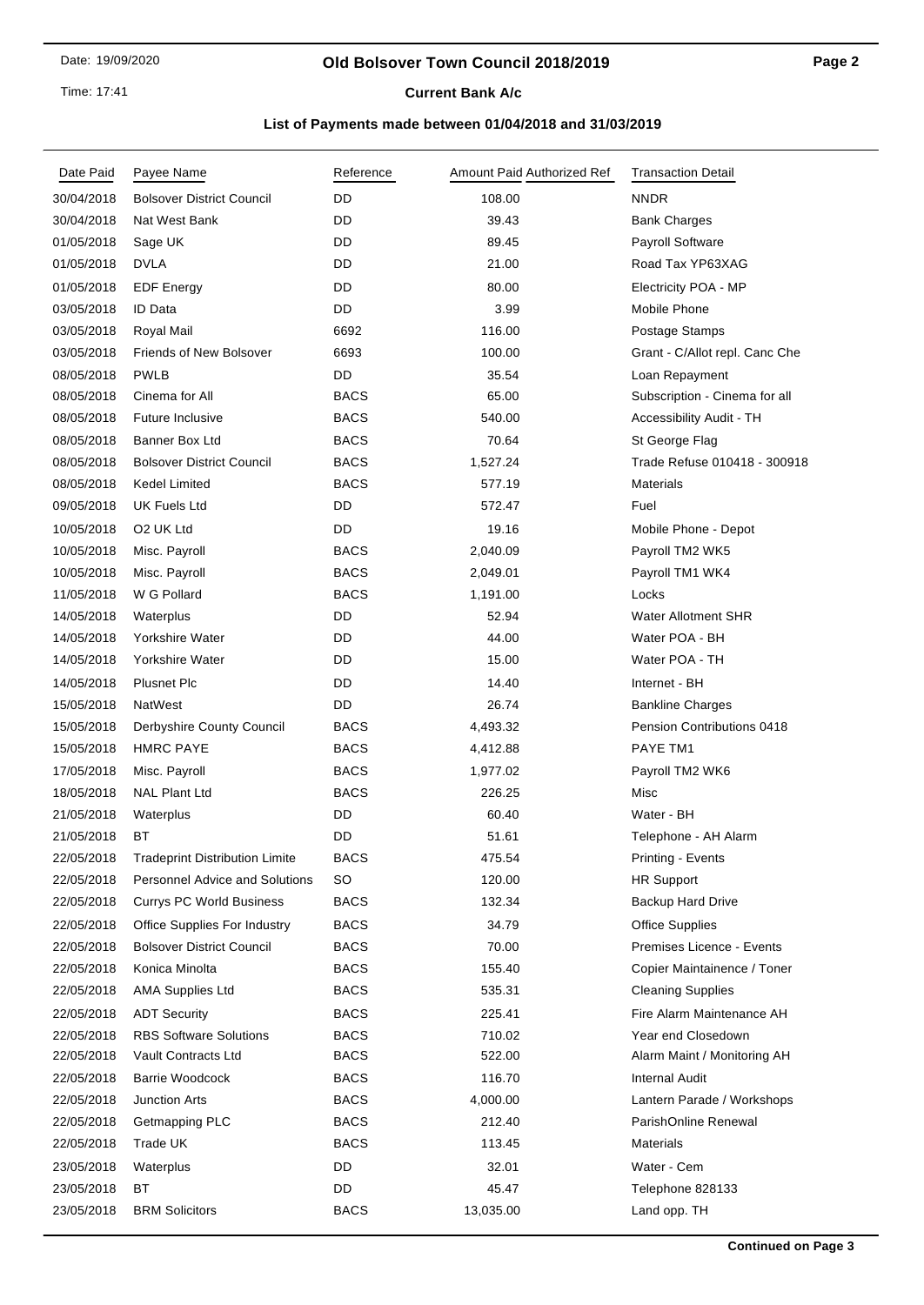Time: 17:41

# **Current Bank A/c**

| Date Paid  | Payee Name                            | Reference   | Amount Paid Authorized Ref | <b>Transaction Detail</b>        |
|------------|---------------------------------------|-------------|----------------------------|----------------------------------|
| 24/05/2018 | Misc. Payroll                         | <b>BACS</b> | 5,010.65                   | Payroll TM2 WK7                  |
| 24/05/2018 | <b>Friends of New Bolsover</b>        | 6694        | 200.00                     | CCF - Cllr J. Rushby             |
| 25/05/2018 | Waterplus                             | DD          | 31.81                      | Water - TH                       |
| 25/05/2018 | Opus Energy                           | DD          | 115.34                     | Gas - TH                         |
| 29/05/2018 | <b>Bolsover District Council</b>      | DD          | 60.00                      | <b>Business Rates - BH</b>       |
| 29/05/2018 | <b>Bolsover District Council</b>      | DD          | 104.00                     | <b>Business Rates - Cem</b>      |
| 29/05/2018 | Dual Energy                           | <b>DD</b>   | 303.00                     | Electricity POA - AH             |
| 29/05/2018 | Dual Energy                           | DD          | 17.00                      | Electricity POA - MP             |
| 29/05/2018 | Dual Energy                           | DD          | 239.00                     | Electricity POA - BH             |
| 29/05/2018 | Dual Energy                           | <b>DD</b>   | 59.00                      | Electricity POA - TH             |
| 29/05/2018 | Dual Energy                           | DD          | 62.00                      | Electricity POA - DEP            |
| 30/05/2018 | <b>Plusnet Plc</b>                    | DD          | 53.35                      | Telephone / Internet TH          |
| 31/05/2018 | Misc. Payroll                         | <b>BACS</b> | 1,746.17                   | Payroll TM2 WK8                  |
| 31/05/2018 | Nat West Bank                         | DD          | 45.68                      | Bank Charges 300418-040518       |
| 01/06/2018 | <b>EDF</b> Energy                     | DD          | 80.00                      | Electricity POA - MP             |
| 01/06/2018 | Sage UK                               | DD          | 89.41                      | <b>Payroll Software</b>          |
| 01/06/2018 | <b>DVLA</b>                           | DD          | 21.00                      | Road Tax YP63XAG                 |
| 04/06/2018 | <b>ID Mobile</b>                      | <b>DD</b>   | 3.99                       | Mobile Phone                     |
| 04/06/2018 | ВT                                    | <b>BACS</b> | 45.47                      | Telephone Line - AH Lift         |
| 04/06/2018 | <b>BT</b>                             | DD          | 45.47                      | Telephone Line 828622 BH Alarm   |
| 06/06/2018 | <b>UK Fuels Ltd</b>                   | <b>DD</b>   | 598.36                     | Fuel                             |
| 07/06/2018 | O2 UK Ltd                             | <b>BACS</b> | 18.72                      | Mobile Telephone                 |
| 07/06/2018 | Misc. Payroll                         | <b>BACS</b> | 2,448.36                   | Payroll TM3 WK9                  |
| 08/06/2018 | <b>County Supplies</b>                | <b>BACS</b> | 46.62                      | Paper                            |
| 08/06/2018 | <b>SSE</b>                            | DD          | 2,033.28                   | Gas-BH                           |
| 11/06/2018 | <b>Plusnet Plc</b>                    | <b>BACS</b> | 22.63                      | Internet - BH                    |
| 12/06/2018 | Derbyshire County Council             | <b>BACS</b> | 3,766.44                   | <b>Pension Contributions TM2</b> |
| 12/06/2018 | Kone Plc                              | <b>BACS</b> | 340.03                     | Lift Repair AH                   |
| 12/06/2018 | Kedel                                 | <b>BACS</b> | 513.79                     | Cemetery Bench                   |
| 12/06/2018 | <b>Sherriff Amenity</b>               | <b>BACS</b> | 651.38                     | Grounds Maintenance Supplies     |
| 12/06/2018 | Kone Plc                              | <b>BACS</b> | 128.70                     | Lift Maintenance - BH            |
| 12/06/2018 | Autosupplies Ltd                      | <b>BACS</b> | 110.33                     | <b>Maintenance Parts</b>         |
| 12/06/2018 | Clerk                                 | <b>BACS</b> | 257.65                     | Misc. Expenses                   |
| 12/06/2018 | <b>NAL Plant Ltd</b>                  | <b>BACS</b> | 1,435.74                   | Slabs/Sand/Wacker - Ox           |
| 12/06/2018 | <b>Friends of Bolsover Parks</b>      | <b>BACS</b> | 1,362.00                   | <b>Bolsover Gala</b>             |
| 12/06/2018 | <b>MACS Automated Bollards</b>        | <b>BACS</b> | 384.00                     | Repairs - Electric Points - MP   |
| 12/06/2018 | <b>SLCC</b>                           | <b>BACS</b> | 357.00                     | Subscription                     |
| 12/06/2018 | <b>HMRC PAYE</b>                      | <b>BACS</b> | 3,575.21                   | HMRC Tax / NI TM2                |
| 12/06/2018 | The Plastic Box Co                    | <b>BACS</b> | 255.24                     | Boxes                            |
| 14/06/2018 |                                       | 6695        | 171.20                     | Cleaning - TH                    |
| 14/06/2018 | Misc. Payroll                         | <b>BACS</b> | 2,247.04                   | Payroll TM3 WK10                 |
| 15/06/2018 | Yorkshire Water                       | DD          | 44.00                      | Water Charges POA - BH           |
| 15/06/2018 | Yorkshire Water                       | DD          | 15.00                      | Water Charges POA - TH           |
| 15/06/2018 | Nat West Bank                         | DD          | 31.55                      | <b>Bankline Charges</b>          |
| 19/06/2018 | Lion Containers                       | <b>BACS</b> | 2,028.00                   | Storage Container                |
| 21/06/2018 | Misc. Payroll                         | <b>BACS</b> | 5,019.14                   | Payroll TM3 WK11                 |
| 22/06/2018 | <b>Personnel Advice and Solutions</b> | <b>SO</b>   | 120.00                     | <b>HR Support</b>                |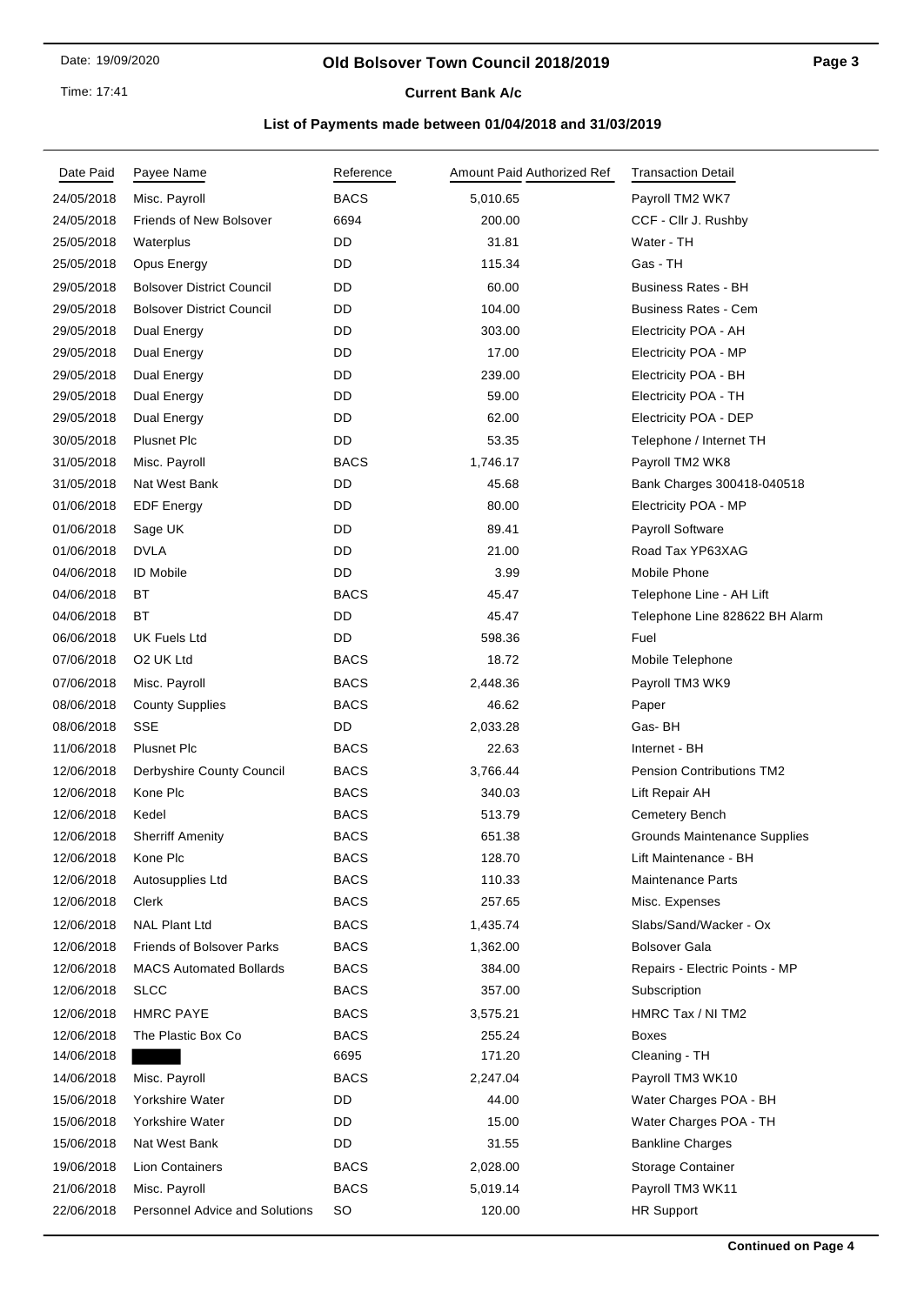Time: 17:41

# **Current Bank A/c**

| Date Paid  | Payee Name                        | Reference   | Amount Paid Authorized Ref | <b>Transaction Detail</b>         |
|------------|-----------------------------------|-------------|----------------------------|-----------------------------------|
| 25/06/2018 | Opus Energy                       | DD          | 21.04                      | Gas - TH                          |
| 27/06/2018 | Dual Energy                       | <b>DD</b>   | 303.00                     | Electricity POA - AH              |
| 27/06/2018 | Dual Energy                       | DD          | 17.00                      | Electricity POA - MP              |
| 27/06/2018 | Dual Energy                       | DD          | 239.00                     | Electricity POA - BH              |
| 27/06/2018 | Dual Energy                       | DD          | 59.00                      | Electricity POA - TH              |
| 27/06/2018 | Dual Energy                       | DD          | 62.00                      | Electricity POA - DEP             |
| 28/06/2018 | <b>Bolsover District Council</b>  | DD          | 60.00                      | NNDR - BH                         |
| 28/06/2018 | <b>Bolsover District Council</b>  | DD          | 104.00                     | NNDR - Cem                        |
| 28/06/2018 | Misc. Payroll                     | <b>BACS</b> | 2,315.03                   | Payroll TM3 WK12                  |
| 29/06/2018 | Nat West Bank                     | DD          | 50.70                      | <b>Bank Charges</b>               |
| 29/06/2018 | <b>Plusnet Plc</b>                | <b>BACS</b> | 51.04                      | Telephone / Broadband - TH        |
| 02/07/2018 | Sona Foods                        | <b>BACS</b> | 120.00                     | Refund - Duplic. Payment FDF18    |
| 02/07/2018 | Sage UK                           | <b>BACS</b> | 47.74                      | Payroll Software                  |
| 02/07/2018 | BT plc                            | DD          | 173.55                     | <b>Telephone Charges</b>          |
| 02/07/2018 | <b>DVLA</b>                       | DD          | 21.00                      | YP63XAG Road Tax                  |
| 02/07/2018 | <b>EDF Energy</b>                 | DD          | 80.00                      | Electricity - POA                 |
| 04/07/2018 | <b>ID Data</b>                    | DD          | 3.99                       | Mobile Phone                      |
| 04/07/2018 | UK Fuels Ltd                      | DD          | 444.65                     | Fuel                              |
| 05/07/2018 | Misc. Payroll                     | <b>BACS</b> | 2,062.78                   | Payroll TM3 WK13                  |
| 09/07/2018 | Petty Cash                        | 6696        | 78.95                      | Petty Cash                        |
| 10/07/2018 | <b>AMA Supplies Ltd</b>           | <b>BACS</b> | 308.88                     | <b>AMA Supplies Ltd</b>           |
| 10/07/2018 | <b>Land Registry</b>              | <b>BACS</b> | 3.00                       | Search Fees                       |
| 10/07/2018 | O2 UK Ltd                         | <b>BACS</b> | 18.72                      | Mobile Phone                      |
| 10/07/2018 | <b>Hollinsend Fire Safety Ltd</b> | <b>BACS</b> | 73.20                      | Fire Extinguisher Service Insp    |
| 10/07/2018 | David Gale                        | <b>BACS</b> | 150.00                     | Backhills Castle Lane Maintena    |
| 10/07/2018 | <b>Amberol Limited</b>            | <b>BACS</b> | 1,085.75                   | Planters                          |
| 10/07/2018 | Overseal Pyrotechnics             | <b>BACS</b> | 200.00                     | Deposit - Fireworks               |
| 10/07/2018 | City Hygiene Services Ltd         | <b>BACS</b> | 444.00                     | Sanitary Disposal                 |
| 10/07/2018 | <b>Fools Paradise</b>             | <b>BACS</b> | 1,716.00                   | <b>Street Entertainment FDF18</b> |
| 10/07/2018 | Oxcroft                           | <b>BACS</b> | 10,000.00                  | <b>Oxcroft Grant</b>              |
| 10/07/2018 | Pawle and Co Ltd                  | <b>BACS</b> | 402.00                     | Defibrillator Cabinet             |
| 10/07/2018 | Shane Darbey                      | <b>BACS</b> | 30.00                      | Collection - Amberol              |
| 10/07/2018 | Kone Plc                          | <b>BACS</b> | 1,370.88                   | Lift Repair - AH                  |
| 10/07/2018 | Lyco Direct Ltd                   | <b>BACS</b> | 365.65                     | <b>Light Fittings</b>             |
| 10/07/2018 | Trade UK                          | <b>BACS</b> | 24.98                      | Repairs                           |
| 10/07/2018 | Spaldings                         | <b>BACS</b> | 263.42                     | <b>Mower Parts</b>                |
| 10/07/2018 | St John Ambulance                 | <b>BACS</b> | 165.60                     | First Aid - Gala                  |
| 10/07/2018 | Infinity Wealth Management        | <b>BACS</b> | 1,450.00                   | Entertainment - FDF18             |
| 10/07/2018 | Derbyshire County Council         | <b>BACS</b> | 5,017.48                   | <b>Pension Contributions M3</b>   |
| 10/07/2018 | <b>HMRC PAYE</b>                  | <b>BACS</b> | 5,064.74                   | HMRC PAYE M3                      |
| 11/07/2018 | <b>Plusnet Plc</b>                | 21.45       | 21.45                      | Internet                          |
| 12/07/2018 | Misc. Payroll                     | <b>BACS</b> | 2,301.04                   | Payroll TM4 WK14                  |
| 13/07/2018 | <b>Friends of Brockley School</b> | 300.00      | 300.00                     | CCF - Cllr S. Gibbons             |
| 16/07/2018 | Yorkshire Water                   | DD          | 44.00                      | Water - BH                        |
| 16/07/2018 | Yorkshire Water                   | DD          | 15.00                      | Water - TH                        |
| 16/07/2018 | Nat West Bank                     | DD          | 25.63                      | <b>Bankline Charges</b>           |
| 16/07/2018 | <b>Gillgrass Nurseries</b>        | <b>BACS</b> | 3,666.00                   | <b>Flowers</b>                    |
|            |                                   |             |                            |                                   |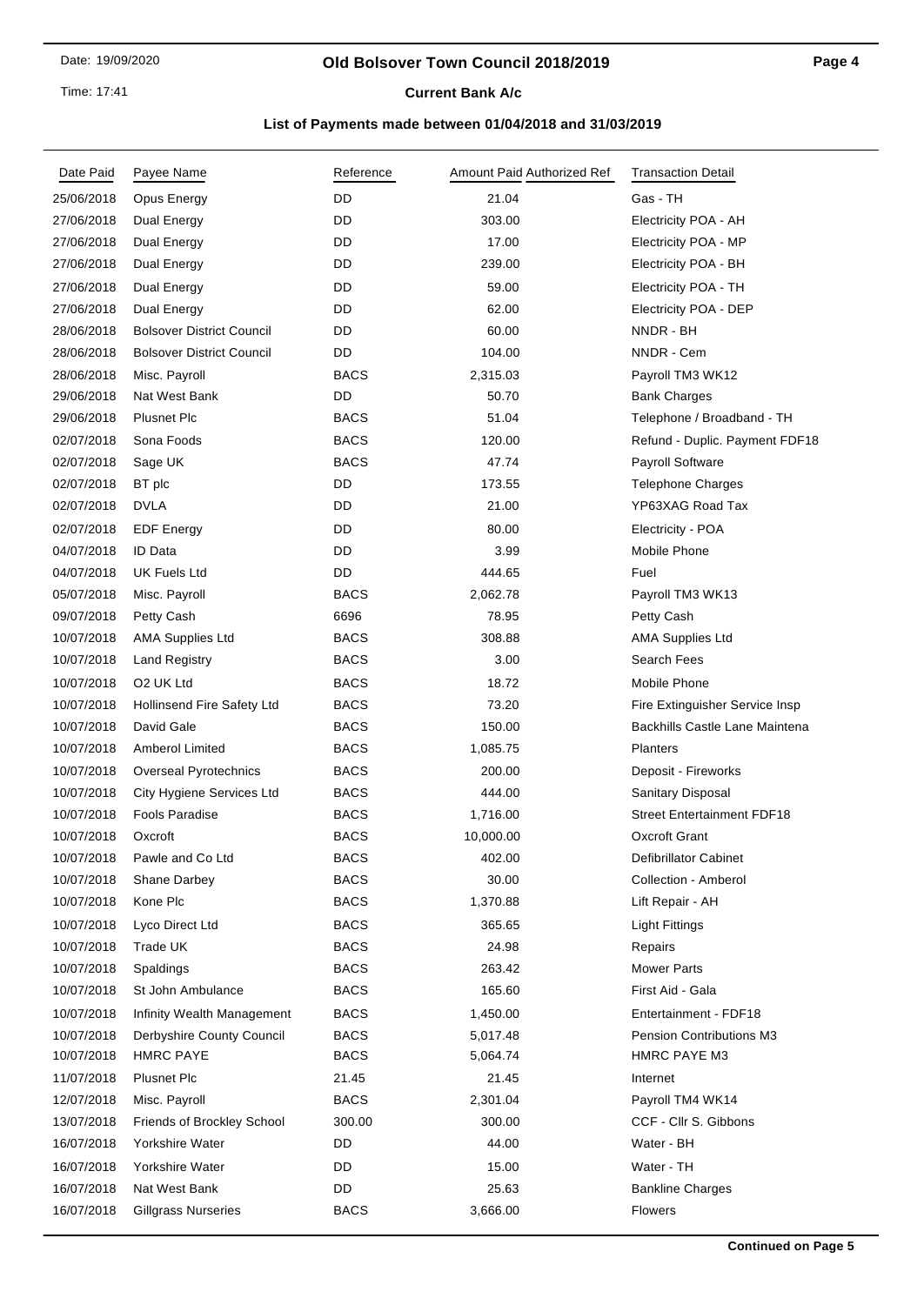#### **Old Bolsover Town Council 2018/2019**

# **Current Bank A/c**

| Date Paid  | Payee Name                            | Reference   | Amount Paid Authorized Ref | <b>Transaction Detail</b>         |
|------------|---------------------------------------|-------------|----------------------------|-----------------------------------|
| 19/07/2018 | Misc. Payroll                         | <b>BACS</b> | 1,981.99                   | Payroll TM4 WK15                  |
| 19/07/2018 | Misc. Payroll                         | <b>BACS</b> | 2,899.48                   | Payroll TM4 WK16                  |
| 23/07/2018 | <b>Personnel Advice and Solutions</b> | SO          | 120.00                     | <b>HR Support</b>                 |
| 25/07/2018 | Opus Energy                           | DD          | 7.32                       | Gas                               |
| 26/07/2018 | Misc. Payroll                         | <b>BACS</b> | 2,075.16                   | Payroll TM4 WK16                  |
| 27/07/2018 | <b>Plusnet Plc</b>                    | 48.52       | 48.52                      | Internet / Telephone Charges      |
| 27/07/2018 | Dual Energy                           | DD          | 303.00                     | Electricity POA - AH              |
| 27/07/2018 | Dual Energy                           | DD          | 17.00                      | Electricity POA - MP              |
| 27/07/2018 | Dual Energy                           | DD          | 239.00                     | Electricity POA - BH              |
| 27/07/2018 | Dual Energy                           | DD          | 59.00                      | Electricity POA - TH              |
| 27/07/2018 | Dual Energy                           | DD          | 62.00                      | Electricity POA - DEP             |
| 30/07/2018 | <b>Bolsover District Council</b>      | DD          | 60.00                      | <b>NNDR</b>                       |
| 30/07/2018 | <b>Bolsover District Council</b>      | DD          | 104.00                     | <b>NNDR Business Rates</b>        |
| 31/07/2018 | Nat West Bank                         | DD          | 35.18                      | <b>Bank Charges</b>               |
| 01/08/2018 | <b>EDF Energy</b>                     | DD          | 80.00                      | Elecricity POA - MP Cen           |
| 01/08/2018 | <b>DVLA</b>                           | DD          | 21.00                      | Road Tax YP63XAG                  |
| 01/08/2018 | Sage UK                               | DD          | 47.74                      | <b>Payroll Software</b>           |
| 01/08/2018 | <b>Twin Oaks Hotel</b>                | <b>BACS</b> | 150.00                     | Accomodation - Street Perf FDF    |
| 01/08/2018 | <b>HAGS SMP</b>                       | <b>BACS</b> | 191.40                     | Repl. Seesaw seat                 |
| 01/08/2018 | Lisa Shaw                             | <b>BACS</b> | 50.00                      | REFUND - Adj. to pitch cost FD    |
| 01/08/2018 | <b>NAL Plant Ltd</b>                  | DD          | 557.48                     | <b>Construction Materials etc</b> |
| 02/08/2018 | <b>ID Mobile</b>                      | DD          | 3.99                       | Telephone                         |
| 02/08/2018 | Misc. Payroll                         | <b>BACS</b> | 3,370.38                   | Payroll TM4 WK17                  |
| 08/08/2018 | O <sub>2</sub> UK Ltd                 | DD          | 18.72                      | Mobile Phone                      |
| 08/08/2018 | UK Fuels Ltd                          | DD          | 230.06                     | Fuel                              |
| 09/08/2018 | Misc. Payroll                         | <b>BACS</b> | 2,027.10                   | Payroll TM5 WK18                  |
| 10/08/2018 | <b>Plusnet Plc</b>                    | DD          | 14.40                      | Broadband - BH                    |
| 13/08/2018 | Waterplus                             | <b>BACS</b> | 91.73                      | Water - BH                        |
| 14/08/2018 | Waterplus                             | DD          | 16.16                      | Water - Allot SHR                 |
| 15/08/2018 | Cleaning                              | 6698        | 181.20                     | Cleaning - TH                     |
| 15/08/2018 | <b>Flowers</b>                        | 6699        | 45.96                      | Flowers - Church Flower Fest      |
| 15/08/2018 | Nat West Bank                         | DD          | 27.48                      | <b>Bankline Charges</b>           |
| 15/08/2018 | Yorkshire Water                       | DD          | 44.00                      | Water - BH                        |
| 15/08/2018 | Yorkshire Water                       | DD          | 15.00                      | Water - TH                        |
| 15/08/2018 | <b>HMRC PAYE</b>                      | <b>BACS</b> | 4,704.83                   | PAYE TM4                          |
| 15/08/2018 | Derbyshire County Council             | <b>BACS</b> | 4,367.28                   | <b>Pension Contributions TM4</b>  |
| 16/08/2018 | Misc. Payroll                         | <b>BACS</b> | 2,102.03                   | Payroll TM5 WK19                  |
| 20/08/2018 | <b>AMA Supplies Ltd</b>               | <b>BACS</b> | 526.94                     | Misc Cleaning Supplies            |
| 20/08/2018 | <b>SRP Rentals</b>                    | DD          | 960.00                     | Toilet Hire - FDF18               |
| 20/08/2018 | Geoff Matthews engineers              | DD          | 148.34                     | Tractor / Mower parts             |
| 20/08/2018 | <b>NAL Plant Ltd</b>                  | <b>BACS</b> | 377.50                     | Materials / FDF18                 |
| 20/08/2018 | Office Supplies For Industry          | <b>BACS</b> | 78.71                      | Stationery                        |
| 20/08/2018 | News UK / Peak FM                     | <b>BACS</b> | 2,424.00                   | <b>Advertising FDF18</b>          |
| 20/08/2018 | <b>ADT Security</b>                   | <b>BACS</b> | 225.41                     | Fire Alarm Maintenance AH         |
| 20/08/2018 | Stryker UK Limited                    | <b>BACS</b> | 780.00                     | Defibrillator - Whaley            |
| 20/08/2018 | Derbyshire County Council             | <b>BACS</b> | 625.88                     | Superannuation J. R.              |
| 20/08/2018 | Jamie Snarski IBD                     | <b>BACS</b> | 200.00                     | <b>Advertising FDF</b>            |
|            |                                       |             |                            |                                   |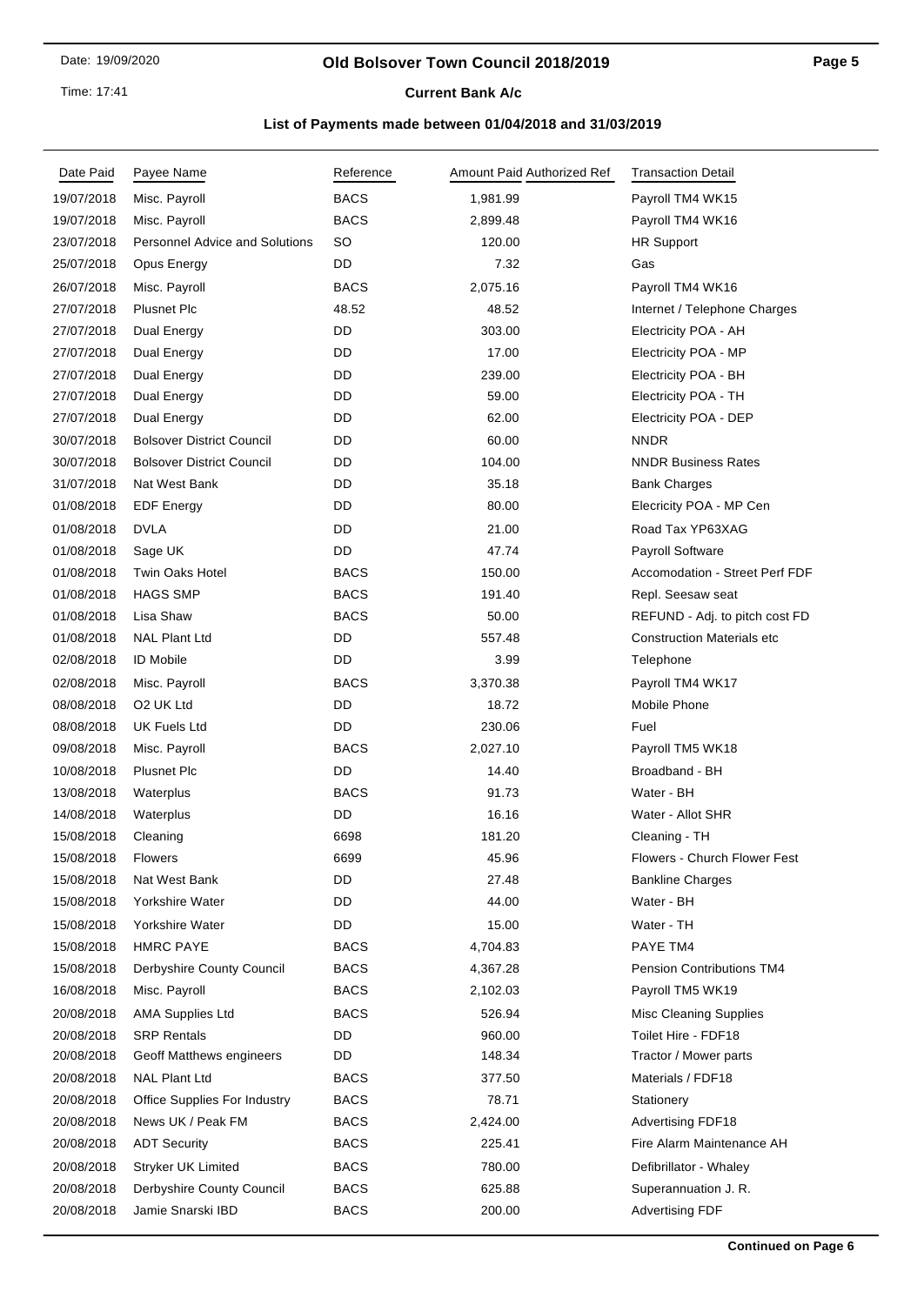#### **Old Bolsover Town Council 2018/2019**

**Current Bank A/c** 

| Date Paid  | Payee Name                            | Reference    | Amount Paid Authorized Ref | <b>Transaction Detail</b>           |
|------------|---------------------------------------|--------------|----------------------------|-------------------------------------|
| 20/08/2018 | <b>CP Environmental</b>               | <b>BACS</b>  | 228.00                     | Skip - Model Allotments             |
| 20/08/2018 | Kone Plc                              | <b>BACS</b>  | 107.25                     | Lift Maintenance - BH               |
| 20/08/2018 | Mansfield & Ashfield Broadcast        | <b>BACS</b>  | 420.00                     | <b>Advertising FDF18</b>            |
| 20/08/2018 | Johnson Publishing                    | <b>BAQCS</b> | 240.00                     | <b>Advertising FDF</b>              |
| 21/08/2018 | ВT                                    | DD           | 51.24                      | Telephone - AH                      |
| 21/08/2018 | St John Ambulance                     | <b>BACS</b>  | 417.30                     | First Aid Cover FDF18               |
| 22/08/2018 | <b>Personnel Advice and Solutions</b> | SO           | 120.00                     | <b>HR Support</b>                   |
| 22/08/2018 | ВT                                    | DD           | 45.47                      | Telephone - BH                      |
| 23/08/2018 | Misc. Payroll                         | <b>BACS</b>  | 5,169.42                   | Payroll TM5 WK20                    |
| 28/08/2018 | <b>Bolsover District Council</b>      | <b>BACS</b>  | 60.00                      | NNDR - BH                           |
| 28/08/2018 | <b>Bolsover District Council</b>      | <b>BACS</b>  | 104.00                     | NNDR - Cem                          |
| 28/08/2018 | Dual Energy                           | DD           | 343.00                     | Elecricity POA - AH                 |
| 28/08/2018 | Dual Energy                           | DD           | 17.00                      | Elecricity POA - MP                 |
| 28/08/2018 | Dual Energy                           | DD           | 239.00                     | Elecricity POA - BH                 |
| 28/08/2018 | Dual Energy                           | DD           | 59.00                      | Elecricity POA - TH                 |
| 28/08/2018 | Dual Energy                           | DD.          | 62.00                      | Elecricity POA - DEP                |
| 29/08/2018 | Waterplus                             | DD           | 23.85                      | Water Charges - CEM                 |
| 29/08/2018 | Waterplus                             | DD           | 19.27                      | Water Charges - TH                  |
| 30/08/2018 | <b>Plusnet Plc</b>                    | DD           | 49.00                      | Internet / Telephone - TH           |
| 30/08/2018 | Misc. Payroll                         | <b>BACS</b>  | 1,951.74                   | Payroll TM5 WK21                    |
| 31/08/2018 | Nat West Bank                         | DD           | 67.43                      | <b>Bank Charges</b>                 |
| 03/09/2018 | ВT                                    | <b>BACS</b>  | 45.47                      | Phone - BH Alarm                    |
| 03/09/2018 | ВT                                    | <b>BACS</b>  | 45.47                      | Phone - AH Lift                     |
| 03/09/2018 | DVLA                                  | DD           | 21.00                      | Road Tax - Transit - YP63XAG        |
| 03/09/2018 | <b>EDF</b> Energy                     | DD           | 80.00                      | Electricity - POA - MP Feeder       |
| 03/09/2018 | Sage UK                               | DD           | 47.74                      | Payroll Software                    |
| 03/09/2018 | <b>SSE Business Energy</b>            | DD           | 903.87                     | Gas - BH                            |
| 04/09/2018 | <b>ID Mobile</b>                      | DD           | 3.99                       | Mobile Phone SIM                    |
| 05/09/2018 | UK Fuels Ltd                          | <b>BACS</b>  | 437.67                     | Fuel                                |
| 06/09/2018 | Misc. Payroll                         | <b>BACS</b>  | 2,366.43                   | Payroll TM6 WK22                    |
| 07/09/2018 | Royal British Legion                  | <b>BACS</b>  | 500.00                     | Donation - Silent Soldier           |
| 07/09/2018 | Derbyshire County Council             | 3843.13      | 3,843.13                   | <b>Pension Contributions TM5</b>    |
| 07/09/2018 | <b>HMRC PAYE</b>                      | 3884.09      | 3,884.09                   | PAYE TM5                            |
| 07/09/2018 | Derbyshire County Council             | <b>BACS</b>  | 5,752.15                   | <b>Bus Shelter - Carr Vale</b>      |
| 07/09/2018 | Spire Windscreens                     | 165.60       | 165.60                     | Transit - Rear Window               |
| 07/09/2018 | Clerk                                 | 185.36       | 185.36                     | Misc. Purchases                     |
| 07/09/2018 | P Turton Building Ltd                 | <b>BACS</b>  | 943.20                     | <b>Installation Flower Brackets</b> |
| 07/09/2018 | O2 UK Ltd                             | DD           | 18.72                      | Mobile Phone - Depot                |
| 10/09/2018 | <b>PWLB</b>                           | DD           | 53.90                      | <b>PWLB Repayment</b>               |
| 11/09/2018 | Post Office                           | 6700         | 112.00                     | <b>Stamps</b>                       |
| 13/09/2018 | <b>DVLA</b>                           | DD           | 165.00                     | Road Tax - JCB - YR63RXB            |
| 13/09/2018 | Misc. Payroll                         | <b>BACS</b>  | 2,254.70                   | Payroll TM6 WK23                    |
| 17/09/2018 | Yorkshire Water                       | DD           | 44.00                      | Water - BH                          |
| 17/09/2018 | Yorkshire Water                       | DD           | 15.00                      | Water - TH                          |
| 17/09/2018 | Nat West Bank                         | DD           | 31.18                      | <b>Bankline Charges</b>             |
| 20/09/2018 | <b>Plusnet Plc</b>                    | DD           | 14.40                      | Broadband - BH                      |
| 20/09/2018 | Misc. Payroll                         | <b>BACS</b>  | 4,789.80                   | Payroll TM6 WK24                    |
|            |                                       |              |                            |                                     |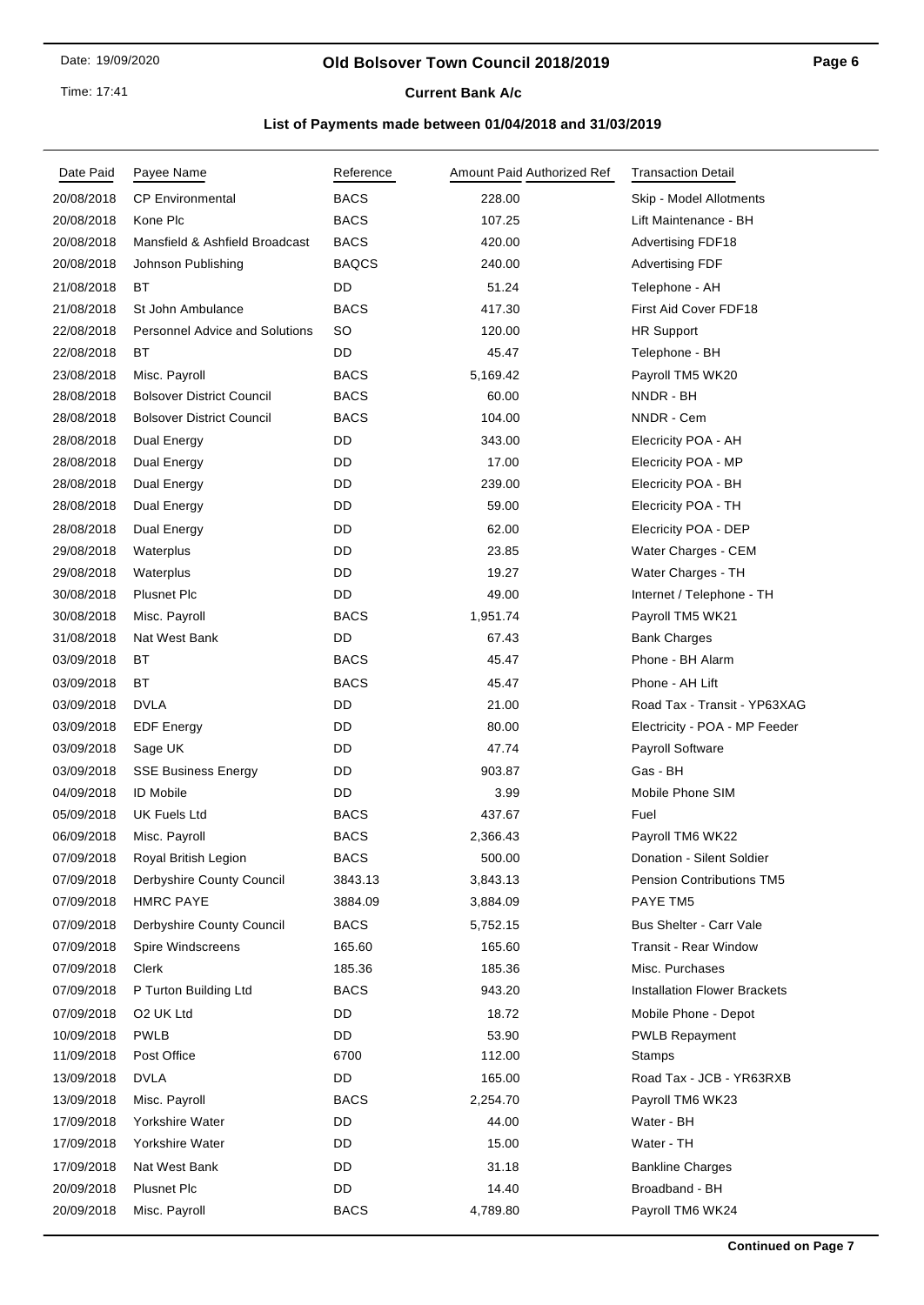#### **Old Bolsover Town Council 2018/2019**

**Current Bank A/c** 

| Date Paid  | Payee Name                            | Reference   | Amount Paid Authorized Ref | <b>Transaction Detail</b>             |
|------------|---------------------------------------|-------------|----------------------------|---------------------------------------|
| 24/09/2018 | <b>Personnel Advice and Solutions</b> | <b>SO</b>   | 120.00                     | <b>HR Support</b>                     |
| 24/09/2018 | R. McWhirter Ltd                      | <b>BACS</b> | 1,014.00                   | Concrete Mixer                        |
| 25/09/2018 | Opus Energy                           | DD          | 9.71                       | Gas - TH                              |
| 25/09/2018 | <b>Bolsover Parish Rooms</b>          | 6701        | 100.00                     | CCF - Cllr. R Bowler                  |
| 27/09/2018 | Misc. Payroll                         | <b>BACS</b> | 1,903.22                   | Payroll TM6 WK25                      |
| 28/09/2018 | Nat West Bank                         | DD          | 49.24                      | <b>Bank Charges</b>                   |
| 28/09/2018 | <b>Bolsover District Council</b>      | <b>BACS</b> | 60.00                      | <b>NNDR Business Rates</b>            |
| 28/09/2018 | <b>Bolsover District Council</b>      | DD          | 104.00                     | <b>NNDR / Business Rates</b>          |
| 28/09/2018 | Dual Energy                           | DD          | 343.00                     | Electricity POA - AH                  |
| 28/09/2018 | Dual Energy                           | DD          | 17.00                      | Electricity POA - MP                  |
| 28/09/2018 | Dual Energy                           | DD          | 239.00                     | Electricity POA - BH                  |
| 28/09/2018 | Dual Energy                           | DD          | 59.00                      | Electricity POA - TH                  |
| 28/09/2018 | Dual Energy                           | DD          | 62.00                      | Electricity POA - DEP                 |
| 30/09/2018 | Dual Energy                           | POA REC     | 3,963.99                   | <b>POA Reconciliation</b>             |
| 30/09/2018 | Dual Energy                           | POA REC     | $-3,963.99$                | <b>POA Reconciliation</b>             |
| 01/10/2018 | <b>Plusnet Plc</b>                    | DD          | 66.19                      | Telephone / Internet - TH             |
| 01/10/2018 | <b>EDF Energy</b>                     | DD          | 80.00                      | Electricity POA - MP                  |
| 01/10/2018 | <b>DVLA</b>                           | DD          | 21.00                      | Road Tax YP63XAG                      |
| 01/10/2018 | Sage UK                               | DD          | 47.74                      | Payroll Software                      |
| 01/10/2018 | BT                                    | DD          | 173.48                     | <b>Telephone Charges</b>              |
| 03/10/2018 | ID Data                               | DD          | 3.99                       | Mobile Phone                          |
| 04/10/2018 | Misc. Payroll                         | <b>BACS</b> | 1,914.91                   | Payroll TM6 WK26                      |
| 05/10/2018 | <b>Sherriff Amenity</b>               | <b>BACS</b> | 189.00                     | <b>Grass Seed</b>                     |
| 05/10/2018 | <b>Currys PC World Business</b>       | <b>BACS</b> | 146.53                     | Modem - AH                            |
| 05/10/2018 | Shaw and Sons Ltd                     | <b>BACS</b> | 1,072.80                   | <b>Burial Grant Certificates</b>      |
| 05/10/2018 | Madame Zucchini                       | <b>BACS</b> | 372.50                     | Entertainment - FDF18                 |
| 05/10/2018 | Kedel Limited                         | <b>BACS</b> | 956.76                     | <b>Cemetery Benches</b>               |
| 05/10/2018 | lan Brown Joinery                     | <b>BACS</b> | 624.00                     | <b>Electrical Work</b>                |
| 05/10/2018 | <b>SRP Rentals</b>                    | <b>BACS</b> | 480.00                     | Toilet Hire Bolsover Hill Race        |
| 05/10/2018 | <b>RBS Software Solutions</b>         | <b>BACS</b> | 300.00                     | <b>Accounts Software Support</b>      |
| 05/10/2018 | Clerk                                 | <b>BACS</b> | 417.82                     | Vinyl Cutter and Supplies             |
| 05/10/2018 | <b>NAL Plant Ltd</b>                  | <b>BACS</b> | 143.60                     | <b>Materials for Cemetery</b>         |
| 05/10/2018 | <b>AMA Supplies Ltd</b>               | <b>BACS</b> | 347.70                     | <b>Cleaning Materials</b>             |
| 05/10/2018 | Screwfix Trade UK                     | <b>BACS</b> | 161.98                     | Misc. Supplies                        |
| 05/10/2018 | <b>Office Supplies For Industry</b>   | <b>BACS</b> | 23.39                      | <b>Office Supplies</b>                |
| 08/10/2018 | PHS Group PLC                         | <b>BACS</b> | 90.30                      | Hygiene Disposal - BH                 |
| 08/10/2018 | <b>PKF Littlejohn</b>                 | <b>BACS</b> | 1,200.00                   | <b>External Audit Fees</b>            |
| 08/10/2018 | Wellbeck estate Company               | <b>BACS</b> | 140.39                     | Rent Due - Vale Park                  |
| 10/10/2018 | <b>UK Fuels Ltd</b>                   | DD          | 372.00                     | Fuel                                  |
| 10/10/2018 | <b>EDF Energy</b>                     | DD          | -615.85                    | <b>Electricity POA Reconciliation</b> |
| 11/10/2018 | Misc. Payroll                         | BACS        | 2,181.86                   | Payroll TM7 WK27                      |
| 12/10/2018 | <b>Plusnet Plc</b>                    | DD          | 26.40                      | Internet - BH                         |
| 12/10/2018 | Royal British Legion                  | DD          | 390.00                     | Donation - RBL - LP Poppies           |
| 12/10/2018 | <b>HMRC PAYE</b>                      | <b>BACS</b> | 3,693.13                   | HMRC TM6                              |
| 12/10/2018 | Derbyshire County Council             | <b>BACS</b> | 4,173.82                   | <b>Pension Contributions TM6</b>      |
| 12/10/2018 | Direct Gas Chesterfield Ltd           | <b>BACS</b> | 161.40                     | Repair to Boiler                      |
| 12/10/2018 | Nottinghamshire County Supplie        | <b>BACS</b> | 61.20                      | <b>Office Supplies</b>                |
|            |                                       |             |                            |                                       |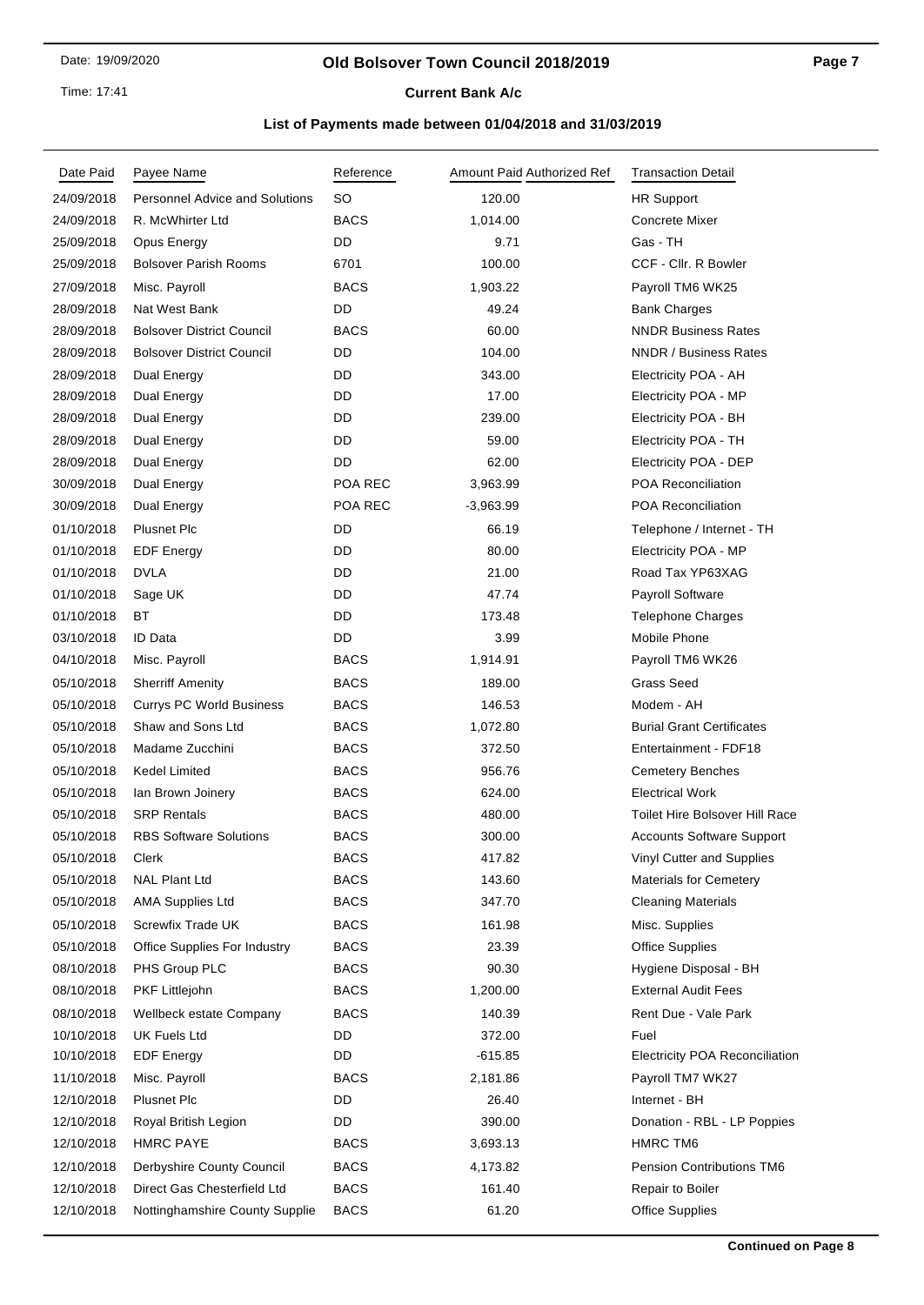Time: 17:41

# **Current Bank A/c**

| Date Paid  | Payee Name                            | Reference      | Amount Paid Authorized Ref | <b>Transaction Detail</b>      |
|------------|---------------------------------------|----------------|----------------------------|--------------------------------|
| 12/10/2018 | Tradeprint                            | <b>BACS</b>    | 142.33                     | Printing - Display Boards      |
| 12/10/2018 | <b>NAL Plant Ltd</b>                  | <b>BACS</b>    | 2,376.00                   | <b>Hornscroft Work</b>         |
| 12/10/2018 | Castle Gym                            | <b>BACS</b>    | 50.00                      | Electricity - Clock - to Mar19 |
| 12/10/2018 | <b>SLCC Enterprises</b>               | DD             | 108.79                     | Local Council Admin AC         |
| 15/10/2018 | Yorkshire Water                       | DD             | 29.00                      | Water Charges - BH             |
| 15/10/2018 | Yorkshire Water                       | DD             | 8.50                       | Water Charges - TH             |
| 15/10/2018 | Nat West Bank                         | <b>DD</b>      | 23.41                      | <b>Bankline Charges</b>        |
| 17/10/2018 | N Moore                               | 6702           | 162.40                     | Cleaning - TH                  |
| 18/10/2018 | Waterplus                             | <b>DD</b>      | 15.44                      | Water Charges - Cem            |
| 18/10/2018 | Misc. Payroll                         | <b>BACS</b>    | 1,836.41                   | Payroll TM7 WK28               |
| 22/10/2018 | <b>Personnel Advice and Solutions</b> | <b>SO</b>      | 120.00                     | <b>HR Support</b>              |
| 25/10/2018 | Opus Energy                           | <b>DD</b>      | 16.56                      | Gas - TH                       |
| 25/10/2018 | David Gale Landscaping                | <b>BACS</b>    | 180.00                     | Landscaping - Castle Ln Bed    |
| 25/10/2018 | Overseal Pyrotechnics                 | <b>BACS</b>    | 1,500.00                   | Fireworks 3Nov                 |
| 25/10/2018 | Misc. Payroll                         | <b>BACS</b>    | 4,918.35                   | Payroll TM7 WK29               |
| 29/10/2018 | <b>Bolsover District Council</b>      | DD             | 60.00                      | <b>Business Rates - BH</b>     |
| 29/10/2018 | <b>Bolsover District Council</b>      | DD             | 104.00                     | <b>Business Rates - CEM</b>    |
| 29/10/2018 | Dual Energy                           | DD             | 343.00                     | Electricity POA - AH           |
| 29/10/2018 | Dual Energy                           | DD             | 17.00                      | Electricity POA - MP           |
| 29/10/2018 | Dual Energy                           | DD             | 239.00                     | Electricity POA - BH           |
| 29/10/2018 | Dual Energy                           | DD             | 59.00                      | Electricity POA - TH           |
| 29/10/2018 | Dual Energy                           | DD             | 62.00                      | Electricity POA - DEP          |
| 30/10/2018 | <b>Plusnet Plc</b>                    | DD             | 59.38                      | Telephone / Internet - TH      |
| 31/10/2018 | Nat West Bank                         | DD             | 31.09                      | <b>Bank Charges</b>            |
| 01/11/2018 | <b>EDF Energy</b>                     | DD             | 1.00                       | Electricity - MP               |
| 01/11/2018 | <b>DVLA</b>                           | DD             | 21.00                      | Road Tax YP63XAG               |
| 01/11/2018 | Sage UK                               | DD             | 47.74                      | Payroll Software               |
| 01/11/2018 | Misc. Payroll                         | <b>BACS</b>    | 1,834.12                   | Payroll TM7 WK30               |
| 01/11/2018 | Royal British Legion                  | 6703           | 51.00                      | Poppy Wreaths                  |
| 02/11/2018 | <b>ID Mobile Limited</b>              | DD             | 3.99                       | Mobile Phone                   |
| 05/11/2018 | <b>PWLB</b>                           | DD             | 35.54                      | PWLB Loan Repayment            |
| 06/11/2018 | <b>Land Registry</b>                  | DD             | 3.00                       | <b>Land Registry Search</b>    |
| 07/11/2018 | <b>UK Fuels Ltd</b>                   | DD             | 257.02                     | Fuel                           |
| 07/11/2018 | O <sub>2</sub> UK Ltd                 | DD             | 11.33                      | Mobile Phone                   |
| 08/11/2018 | <b>HMRC PAYE</b>                      | <b>BACS</b>    | 3,329.51                   | HMRC Tax / NIC TM7             |
| 08/11/2018 | Derbyshire County Council             | <b>BACS</b>    | 3,452.73                   | Pension Cont TM7               |
| 08/11/2018 | Misc. Payroll                         | <b>BACS</b>    | 1,810.38                   | Payroll TM8 WK31               |
| 08/11/2018 | <b>Crown Brand Communications</b>     | <b>BACS</b>    | 266.50                     | Income - BH                    |
| 08/11/2018 | <b>Crown Brand Communications</b>     | <b>CORRERR</b> | $-266.50$                  | <b>Reverse Incorrect Entry</b> |
| 09/11/2018 | Waterplus                             | DD             | 66.36                      | Water - BH                     |
| 09/11/2018 | Waterplus                             | DD             | 49.27                      | Water - SHR                    |
| 13/11/2018 | <b>Plusnet Plc</b>                    | DD             | 14.40                      | <b>Broadband</b>               |
| 13/11/2018 | <b>Bolsover District Council</b>      | <b>BACS</b>    | 350.48                     | Trade Refuse - AH              |
| 13/11/2018 | <b>Bolsover District Council</b>      | <b>BACS</b>    | 1,527.24                   | Trade Refuse - Depot/Cem       |
| 13/11/2018 | Kone Plc                              | <b>BACS</b>    | 107.25                     | Lift Maintenance - BH          |
| 13/11/2018 | <b>ADT Security</b>                   | <b>BACS</b>    | 225.41                     | Fire Alarm Maintenance - AH    |
| 13/11/2018 | <b>AMA Supplies Ltd</b>               | <b>BACS</b>    | 854.83                     | <b>Cleaning Consumables</b>    |
|            |                                       |                |                            |                                |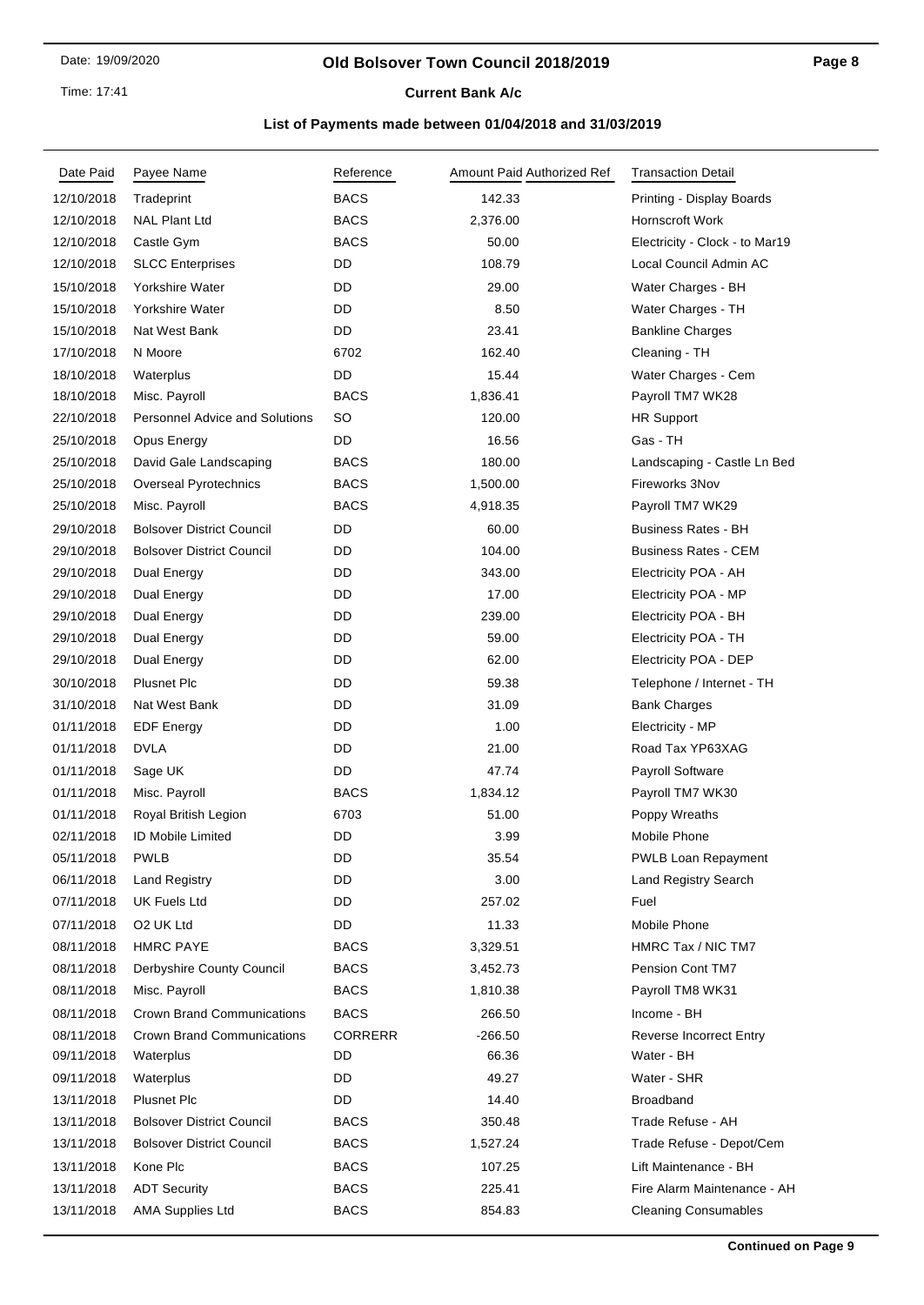Time: 17:41

# **Current Bank A/c**

| Date Paid  | Payee Name                            | Reference   | Amount Paid Authorized Ref | <b>Transaction Detail</b>       |
|------------|---------------------------------------|-------------|----------------------------|---------------------------------|
| 13/11/2018 | <b>NAL Plant Ltd</b>                  | <b>BACS</b> | 196.52                     | <b>Building Materials</b>       |
| 13/11/2018 | Konica Minolta                        | <b>BACS</b> | 239.18                     | Copier Maintenance / Supplies   |
| 13/11/2018 | Office Supplies For Industry          | <b>BACS</b> | 35.39                      | <b>Office Supplies</b>          |
| 13/11/2018 | Stubbins and Hope                     | <b>BACS</b> | 2,985.00                   | <b>Cemetery Fees</b>            |
| 13/11/2018 | Stubbins and Hope                     | <b>BACS</b> | $-2,985.00$                | <b>Reverse Incorrect Entry</b>  |
| 14/11/2018 | MFTS Van Man                          | <b>BACS</b> | 30.00                      | <b>Collection Amberol</b>       |
| 14/11/2018 | <b>NALC</b>                           | <b>BACS</b> | 96.00                      | Study Visit - Bishop Stortford  |
| 14/11/2018 | Hoot Hoot Driving                     | <b>BACS</b> | 385.00                     | <b>Trailer Training Luke</b>    |
| 14/11/2018 | <b>Driveout Site Services</b>         | <b>BACS</b> | 54.00                      | Removal of Wasp Nest            |
| 15/11/2018 | Yorkshire Water                       | DD          | 29.00                      | Water Charges POA               |
| 15/11/2018 | Yorkshire Water                       | DD          | 8.50                       | Water Charges - TH - POA        |
| 15/11/2018 | Nat West Bank                         | 15          | 30.07                      | <b>Bankline Charges</b>         |
| 15/11/2018 | <b>Amberol Limited</b>                | <b>BACS</b> | 1,962.68                   | Planters                        |
| 15/11/2018 | Misc. Payroll                         | <b>BACS</b> | 1,821.06                   | Payroll TM8 WK32                |
| 16/11/2018 | <b>Chesterfield Royal Hospital</b>    | <b>BACS</b> | 100.00                     | Cemetery Fees NVF               |
| 16/11/2018 | <b>Chesterfield Royal Hospital</b>    | <b>BACS</b> | $-100.00$                  | <b>Reverse Incorrect Entry</b>  |
| 21/11/2018 | ВT                                    | DD          | 47.89                      | Telephone Charges - AH          |
| 22/11/2018 | ВT                                    | DD          | 45.47                      | Telephone - 828133              |
| 22/11/2018 | Misc. Payroll                         | <b>BACS</b> | 4,858.68                   | Payroll TM8 WK33                |
| 23/11/2018 | <b>Personnel Advice and Solutions</b> | SO          | 120.00                     | <b>HR Support</b>               |
| 23/11/2018 | 4th Bolsober Scout Group              | 6704        | 500.00                     | CCF - Cllr Adams                |
| 23/11/2018 | Leah McArdle                          | 6706        | 300.00                     | Catering - Christmas Event BH   |
| 23/11/2018 | Ken & Rita Taylor                     | 6705        | 55.00                      | CCF - Cllr. Haigh - Ch. Event E |
| 26/11/2018 | Opus Energy                           | DD          | 139.58                     | Gas - TH                        |
| 26/11/2018 | Dual Energy                           | DD          | 343.00                     | Electricity POA - AH            |
| 26/11/2018 | Dual Energy                           | DD          | 17.00                      | Electricity POA - MP            |
| 28/11/2018 | <b>Bolsover District Council</b>      | DD          | 60.00                      | <b>Business Rates</b>           |
| 28/11/2018 | <b>Bolsover District Council</b>      | DD          | 104.00                     | <b>Business Rates</b>           |
| 28/11/2018 | Dual Energy                           | DD          | 239.00                     | Electricity POA - BH            |
| 28/11/2018 | Dual Energy                           | DD          | 59.00                      | Electricity POA - TH            |
| 28/11/2018 | Dual Energy                           | DD.         | 62.00                      | Electricity POA - DEP           |
| 28/11/2018 | Dual Energy                           | <b>BACS</b> | 23.00                      | Electricity - POA - TH          |
| 29/11/2018 | Misc. Payroll                         | <b>BACS</b> | 1,865.49                   | Payroll TM8 WK34                |
| 30/11/2018 | <b>Plusnet Plc</b>                    | DD          | 65.35                      | Telephone                       |
| 30/11/2018 | Nat West Bank                         | DD          | 57.98                      | <b>Bank Charges</b>             |
| 30/11/2018 | Waterplus                             | <b>BACS</b> | 26.15                      | <b>Water Charges</b>            |
| 30/11/2018 | <b>Land Registry</b>                  | DD          | 3.00                       | Land Registry Fees              |
| 30/11/2018 | <b>SSE</b>                            | DD          | $-122.75$                  | Gas - BH                        |
| 03/12/2018 | <b>DVLA</b>                           | DD          | 21.93                      | Road Tax - YP63XAG              |
| 03/12/2018 | Sage UK                               | DD          | 47.74                      | Payroll Software                |
| 03/12/2018 | <b>EDF Energy</b>                     | DD          | 1.00                       | <b>Electricity POA MP</b>       |
| 03/12/2018 | BT                                    | DD          | 45.47                      | Telephone Charges - BH          |
| 03/12/2018 | BT                                    | DD          | 45.47                      | Telephone - AH Lift             |
| 03/12/2018 | <b>Overseal Pyrotechnics</b>          | <b>BACS</b> | 1,700.00                   | Firework Display - CF18         |
| 05/12/2018 | ID Mobile Ltd                         | DD          | 3.99                       | Mobile Phone SIM                |
| 05/12/2018 | <b>UK Fuels Ltd</b>                   | DD          | 230.27                     | <b>Fuel Charges</b>             |
| 05/12/2018 | Fula Flavour                          | <b>BACS</b> | 20.00                      | Refund - Overcharge CF18        |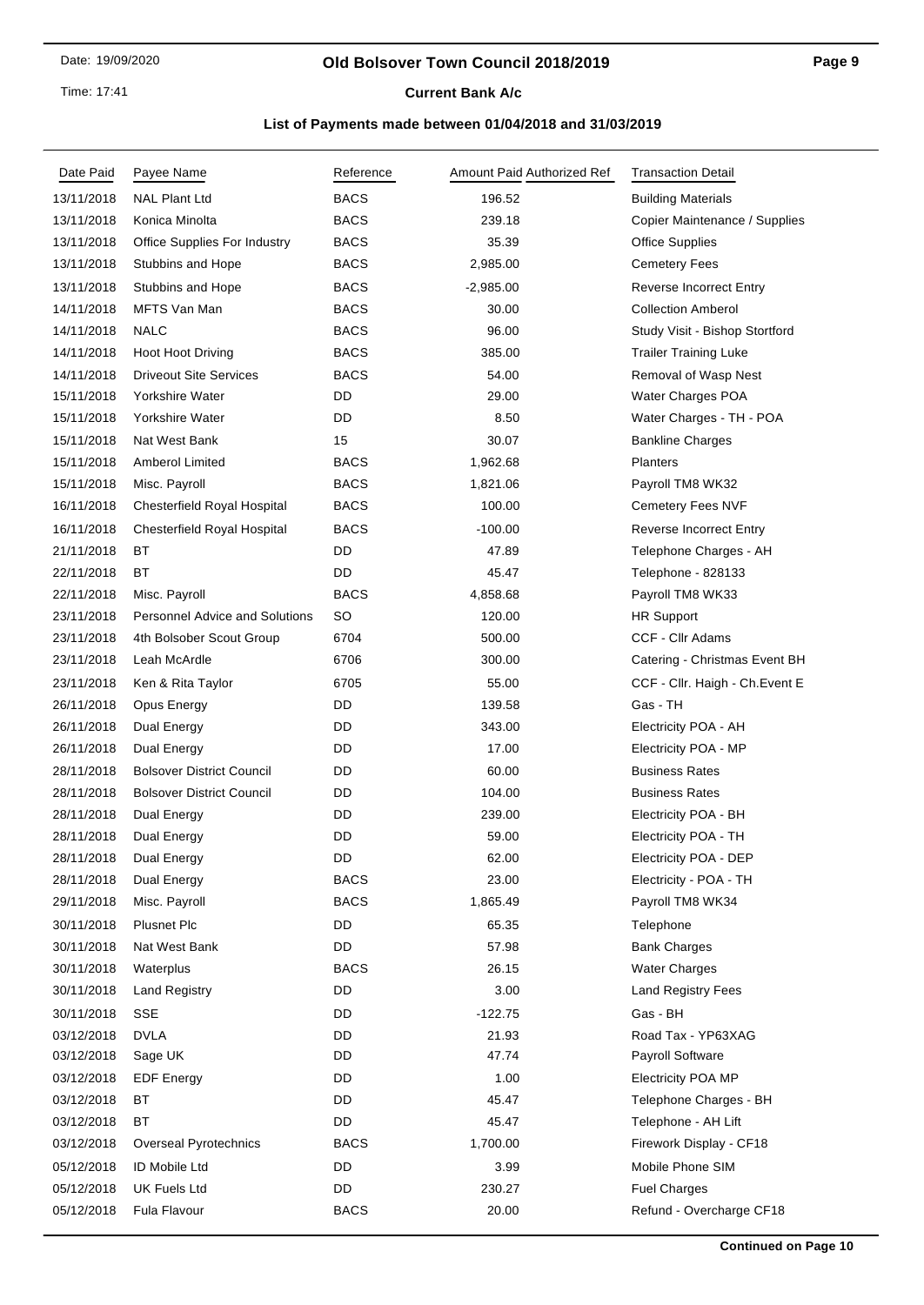Time: 17:41

# **Current Bank A/c**

| Date Paid  | Payee Name                            | Reference   | Amount Paid Authorized Ref | <b>Transaction Detail</b>          |
|------------|---------------------------------------|-------------|----------------------------|------------------------------------|
| 05/12/2018 | Liam Barkley-Smith                    | <b>BACS</b> | 600.00                     | Live Music CF18                    |
| 06/12/2018 | Derbyshire County Council             | <b>BACS</b> | 3,260.85                   | Pension Contrib. TM8               |
| 06/12/2018 | Misc. Payroll                         | <b>BACS</b> | 2,481.71                   | Payroll TM9 WK35                   |
| 10/12/2018 | Phil Turton                           | <b>BACS</b> | 3,594.00                   | <b>Building Work</b>               |
| 10/12/2018 | O <sub>2</sub> UK Ltd                 | DD          | 9.58                       | Mobile Phone                       |
| 10/12/2018 | Misc. Payroll                         | <b>BACS</b> | 3,110.28                   | PAYE TM8                           |
| 10/12/2018 | Filmbank Media                        | <b>BACS</b> | 116.40                     | <b>Film Screening Licence</b>      |
| 10/12/2018 | <b>ADT Security</b>                   | <b>BACS</b> | 514.34                     | Fire Alarm repair AH               |
| 10/12/2018 | St John Ambulance                     | <b>BACS</b> | 110.40                     | <b>First Aid Oxcroft Fireworks</b> |
| 10/12/2018 | Vault Contracts Ltd                   | <b>BACS</b> | 900.00                     | <b>CCTV Camera Maintenance</b>     |
| 10/12/2018 | <b>NAL Plant Ltd</b>                  | <b>BACS</b> | 138.60                     | <b>Cemetery Materials</b>          |
| 10/12/2018 | <b>Gala Tent Limited</b>              | <b>BACS</b> | 950.00                     | Marquees                           |
| 10/12/2018 | Holymoorside Band                     | <b>BACS</b> | 370.00                     | Band - Remembrance Day             |
| 10/12/2018 | Derbyshire County Council             | <b>BACS</b> | 627.51                     | Add.Contribution J.Ripley          |
| 10/12/2018 | <b>Gillgrass Nurseries</b>            | <b>BACS</b> | 402.12                     | <b>Winter Planting</b>             |
| 10/12/2018 | Plantscape                            | DD          | 2,640.00                   | <b>LED Christmas Trees</b>         |
| 10/12/2018 | <b>Pierrepont Settlement</b>          | <b>BACS</b> | 465.00                     | <b>Christmas Tree</b>              |
| 10/12/2018 | Fools Paradise Ltd                    | <b>BACS</b> | 1,062.00                   | <b>Street Entertainment - CF18</b> |
| 10/12/2018 | Cllr J Rushby                         | <b>BACS</b> | 198.94                     | CCF - Cllr Rushby                  |
| 13/12/2018 | <b>Plusnet Plc</b>                    | DD          | 14.40                      | Internet - BH                      |
| 13/12/2018 | Misc. Payroll                         | <b>BACS</b> | 2,205.62                   | Payroll TM9 WK36                   |
| 14/12/2018 | <b>AJG Promotions</b>                 | <b>BACS</b> | 450.00                     | PA / Music / Compere CF18          |
| 14/12/2018 | Message Trust                         | <b>BACS</b> | 50.00                      | Bugler-Donation in lieu of fee     |
| 14/12/2018 | <b>SRP Rentals</b>                    | <b>BACS</b> | 600.00                     | Toilet Hire - CF18                 |
| 14/12/2018 | Peak FM                               | <b>BACS</b> | 911.36                     | Advertising - CF18                 |
| 14/12/2018 | Mansfield Ashfield Broadcastin        | <b>BACS</b> | 216.00                     | Advertising - CF18                 |
| 14/12/2018 | Rigby Wireworks Co                    | <b>BACS</b> | 882.00                     | Fencing Panels - Depot             |
| 14/12/2018 | <b>AMA Supplies Ltd</b>               | <b>BACS</b> | 713.87                     | <b>Cleaning Consumables</b>        |
| 14/12/2018 | Streetscape                           | <b>BACS</b> | 20,100.00                  | Whaley Play Area                   |
| 17/12/2018 | NatWest                               | DD          | 28.22                      | <b>Bankline Charges</b>            |
| 18/12/2018 | Yorkshire Water                       | DD          | 29.00                      | Water Charges - POA BH             |
| 18/12/2018 | Yorkshire Water                       | DD          | 8.50                       | Water Charges - POA TH             |
| 20/12/2018 | Misc. Payroll                         | <b>BACS</b> | 4,802.42                   | Payroll TM9 WK37                   |
| 21/12/2018 | <b>Pierrepont Settlement</b>          | <b>BACS</b> | 273.00                     | Christmas Tree - Whaley            |
| 21/12/2018 | <b>Vault Contracts Ltd</b>            | <b>BACS</b> | 522.00                     | Alarm Maintenance/Monitoring       |
| 21/12/2018 | Clerk                                 | <b>BACS</b> | 313.92                     | Misc.Expenses                      |
| 21/12/2018 | Misc. Purchases                       | 6709        | 85.18                      | Misc. Purchases                    |
| 24/12/2018 | <b>Personnel Advice and Solutions</b> | <b>SO</b>   | 120.00                     | <b>HR Services</b>                 |
| 27/12/2018 | Dual Energy                           | 343.00      | 343.00                     | Electricity - POA - AH             |
| 27/12/2018 | Dual Energy                           | 17.00       | 17.00                      | Electricity - POA - MP             |
| 27/12/2018 | Dual Energy                           | 272.00      | 272.00                     | Electricity - POA - BH             |
| 27/12/2018 | Dual Energy                           | 82.00       | 82.00                      | Electricity - POA - TH             |
| 27/12/2018 | Dual Energy                           | 62.00       | 62.00                      | Electricity - POA - DEP            |
| 27/12/2018 | Opus Energy                           | BACS        | 254.86                     | Gas - TH                           |
| 27/12/2018 | Misc. Payroll                         | <b>BACS</b> | 1,959.63                   | Payroll TM9 WK38                   |
| 28/12/2018 | <b>Chairmans Allowance</b>            | 6707        | 270.00                     | <b>Chairmans Allowance</b>         |
| 28/12/2018 |                                       | 6708        | 171.20                     | Cleaning - TH                      |
|            |                                       |             |                            |                                    |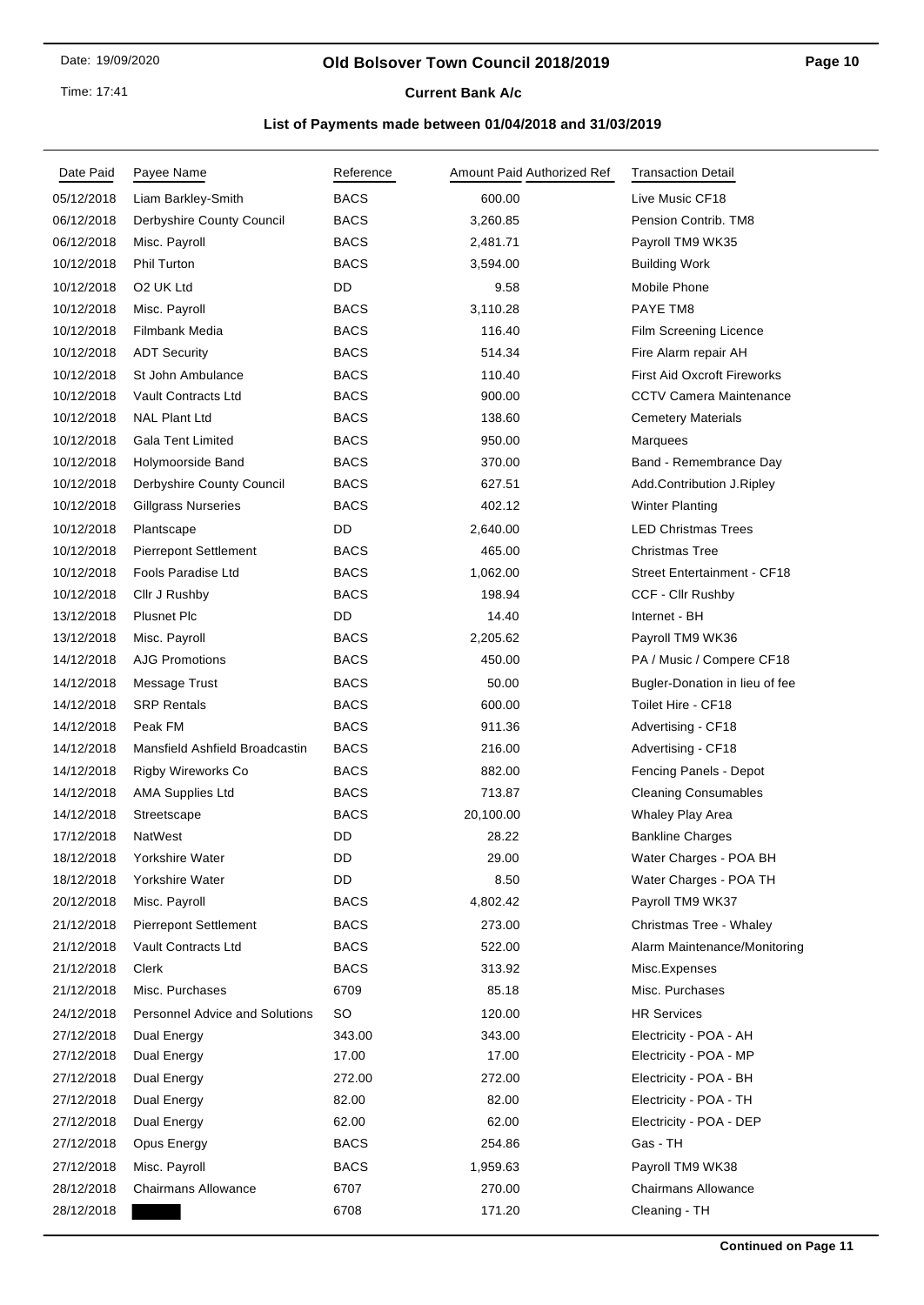#### **Old Bolsover Town Council 2018/2019**

# **Current Bank A/c**

| Date Paid  | Payee Name                            | Reference    | Amount Paid Authorized Ref | <b>Transaction Detail</b>           |
|------------|---------------------------------------|--------------|----------------------------|-------------------------------------|
| 28/12/2018 | <b>Bolsover District Council</b>      | DD           | 60.00                      | <b>NNDR Business Rates</b>          |
| 28/12/2018 | <b>Bolsover District Council</b>      | DD           | 104.00                     | <b>NNDR Business Rates</b>          |
| 31/12/2018 | Nat West Bank                         | DD           | 35.28                      | <b>Bank Charges</b>                 |
| 31/12/2018 | ВT                                    | BACS         | 114.98                     | Telephone                           |
| 31/12/2018 | Dual Energy                           | RECON        | 2,202.70                   | Reconciliation - Electricity        |
| 31/12/2018 | Dual Energy                           | <b>RECON</b> | $-1,884.14$                | <b>Reconciliation - Electricity</b> |
| 31/12/2018 | Dual Energy                           | DUAL RECON   | $-318.56$                  | POA reconciliation                  |
| 02/01/2019 | Sage UK                               | DD           | 47.74                      | <b>Payroll Software</b>             |
| 02/01/2019 | <b>DVLA</b>                           | DD           | 21.87                      | Road Tax YP63XAG                    |
| 02/01/2019 | <b>EDF Energy</b>                     | DD           | 1.00                       | <b>Electricity POA MP</b>           |
| 02/01/2019 | <b>Plusnet Plc</b>                    | DD           | 69.91                      | Telephone / Internet - TH           |
| 03/01/2019 | <b>ID Data</b>                        | DD           | 3.99                       | Mobile Phone - Office               |
| 03/01/2019 | Misc. Payroll                         | <b>BACS</b>  | 1,792.24                   | Payroll TM9 W39                     |
| 09/01/2019 | O <sub>2</sub> UK Ltd                 | DD           | 8.50                       | Mobile Phone - Depot                |
| 09/01/2019 | UK Fuels Ltd                          | DD           | 239.27                     | Fuel                                |
| 09/01/2019 | Derbyshire County Council             | DD           | 3,929.27                   | Pension Contributions Mth 9         |
| 09/01/2019 | <b>Robert Morton</b>                  | <b>BACS</b>  | 800.00                     | Structural Engineeer - DEP          |
| 09/01/2019 | DCK & L Autos                         | <b>BACS</b>  | 50.00                      | MOT YP63XAG                         |
| 09/01/2019 | <b>HMRC PAYE</b>                      | <b>BACS</b>  | 3,698.45                   | Payroll PAYE M9                     |
| 10/01/2019 | Opus Energy                           | DD           | 335.66                     | Gas - TH                            |
| 10/01/2019 | Misc. Payroll                         | <b>BACS</b>  | 1,920.89                   | Payroll TM10 W40                    |
| 14/01/2019 | <b>Plusnet Plc</b>                    | DD           | 14.40                      | Internet - BH                       |
| 15/01/2019 | Yorkshire Water                       | DD           | 29.00                      | Water Charges - BH                  |
| 15/01/2019 | Yorkshire Water                       | DD           | 8.50                       | Water Charges - TH                  |
| 15/01/2019 | Nat West Bank                         | DD           | 33.03                      | <b>Bankline Charges</b>             |
| 17/01/2019 | Misc. Payroll                         | <b>BACS</b>  | 1,888.53                   | Payroll TM10 WK41                   |
| 23/01/2019 | <b>Personnel Advice and Solutions</b> | 120          | 120.00                     | <b>HR Services</b>                  |
| 23/01/2019 | <b>Plusnet Plc</b>                    | 69.50        | 69.50                      | Telephone / Broadband               |
| 24/01/2019 | Geoff Matthews engineers              | <b>BACS</b>  | 27.70                      | Parts                               |
| 24/01/2019 | News UK & Ireland                     | <b>BACS</b>  | 98.42                      | Advertising Peak FM CF              |
| 24/01/2019 | LITE Limited                          | BACS         | 4,906.80                   | Christmas Lighting                  |
| 24/01/2019 | Direct Gas Chesterfield Ltd           | <b>BACS</b>  | 132.96                     | Repairs - AH                        |
| 24/01/2019 | Kone Plc                              | <b>BACS</b>  | 42.90                      | VAT Due - Lift Maintenance          |
| 24/01/2019 | Misc. Payroll                         | <b>BACS</b>  | 4,774.23                   | Payroll TM10 WK42                   |
| 28/01/2019 | <b>Bolsover District Council</b>      | 60.00        | 60.00                      | NNDR - BH                           |
| 28/01/2019 | <b>Bolsover District Council</b>      | 104.00       | 104.00                     | <b>NNDR</b> - Cemetery              |
| 28/01/2019 | Dual Energy                           | DD           | 511.00                     | <b>Electricity POA AH</b>           |
| 28/01/2019 | Dual Energy                           | DD           | 17.00                      | <b>Electricity POA MP</b>           |
| 28/01/2019 | <b>Dual Energy</b>                    | DD           | 272.00                     | <b>Electricity POA BH</b>           |
| 28/01/2019 | Dual Energy                           | DD           | 82.00                      | <b>Electricity POA TH</b>           |
| 28/01/2019 | Dual Energy                           | DD           | 62.00                      | <b>Electricity POA DEP</b>          |
| 28/01/2019 | St John Ambulance                     | <b>BACS</b>  | 110.40                     | <b>First Aid</b>                    |
| 28/01/2019 | Derbyshire County Council             | <b>BACS</b>  | 627.51                     | LGPS Added Years J.Ripley           |
| 28/01/2019 | Garden Flair                          | <b>BACS</b>  | 1,975.00                   | Flowers - Installation/Waterin      |
| 28/01/2019 | O Heap & Son                          | <b>BACS</b>  | 144.00                     | Fire Alarm Repair - BH              |
| 28/01/2019 | Belmont Van and mower centre          | <b>BACS</b>  | 69.98                      | <b>Mower Parts</b>                  |
| 31/01/2019 | Nat West Bank                         | DD           | 38.58                      | <b>Bank Charges</b>                 |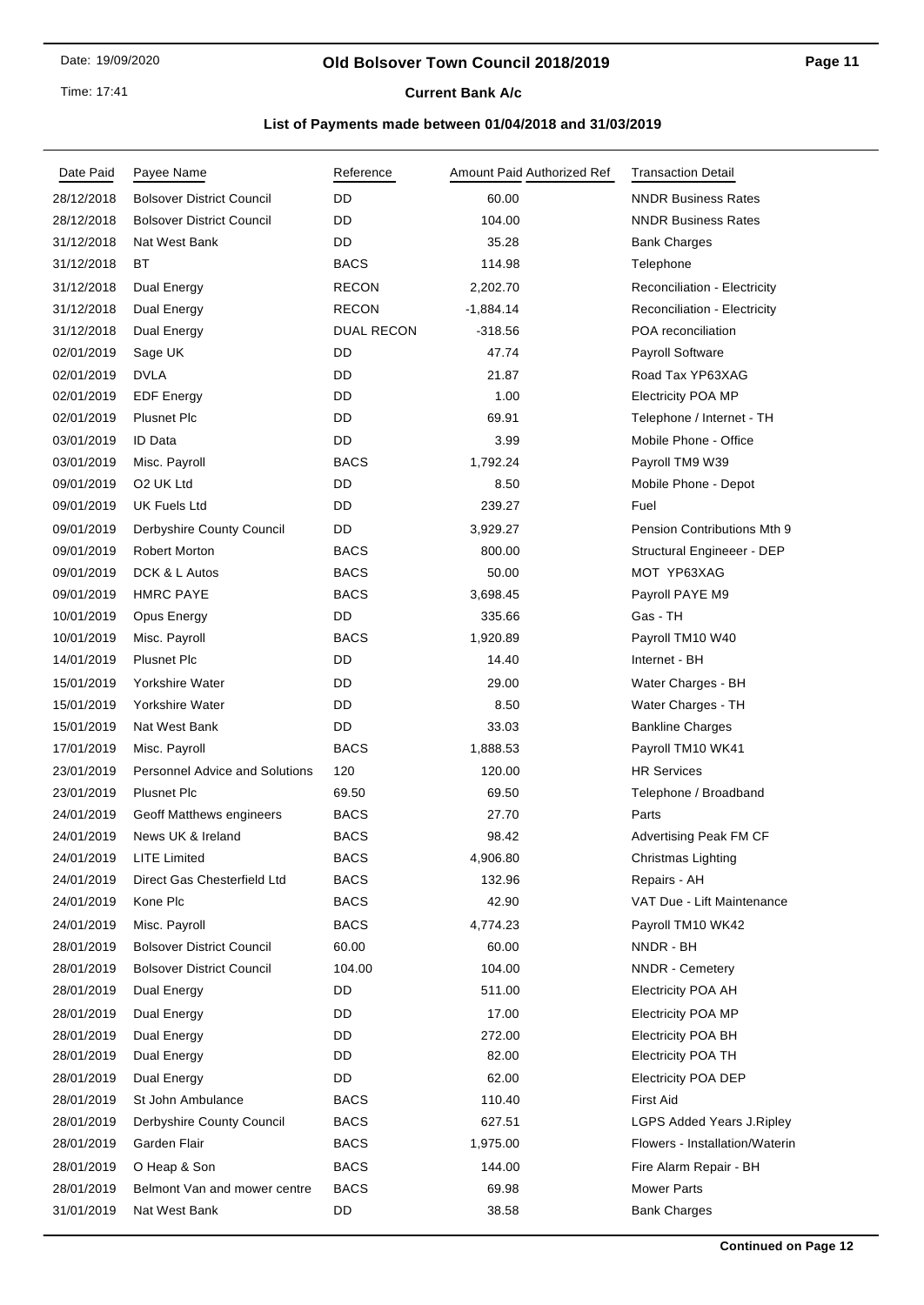Time: 17:41

# **Current Bank A/c**

| Date Paid  | Payee Name                            | Reference   | Amount Paid Authorized Ref  | <b>Transaction Detail</b>      |
|------------|---------------------------------------|-------------|-----------------------------|--------------------------------|
| 31/01/2019 | Misc. Payroll                         | <b>BACS</b> | 2,033.09                    | Payroll TM10 W43               |
| 01/02/2019 | <b>EDF Energy</b>                     | DD          | 1.00                        | <b>Electricity POA MP</b>      |
| 01/02/2019 | <b>DVLA</b>                           | DD          | 21.87                       | Road Tax YP63XAG               |
| 01/02/2019 | Sage UK                               | DD          | 47.74                       | Payroll software               |
| 04/02/2019 | <b>ID Mobile</b>                      | DD          | 3.99                        | Mobile - Office                |
| 06/02/2019 | Post Office                           | 6711        | 116.00                      | Stamps                         |
| 06/02/2019 | UK Fuels Ltd                          | DD          | 247.45                      | Fuel                           |
| 07/02/2019 | O <sub>2</sub> UK Ltd                 | DD          | 9.58                        | Mobile Phone - Depot           |
| 07/02/2019 | <b>NAL Plant Ltd</b>                  | <b>BACS</b> | 152.40                      | <b>Generator Hire</b>          |
| 07/02/2019 | O Heap and Son                        | <b>BACS</b> | 182.40                      | Fire Alarm Repair - BH         |
| 07/02/2019 | <b>AMA Supplies Ltd</b>               | <b>BACS</b> | 785.13                      | <b>Cleaning Consumables</b>    |
| 07/02/2019 | <b>Gillgrass Nurseries</b>            | <b>BACS</b> | 64.80                       | CCF - Cllr Tooth - Planting C  |
| 07/02/2019 | Kone Plc                              | <b>BACS</b> | 128.70                      | Lift Maintenance - BH          |
| 07/02/2019 | <b>National Allotment Association</b> | <b>BACS</b> | 66.00                       | <b>NAS Membership</b>          |
| 07/02/2019 | Jane Holt Architect                   | <b>BACS</b> | 956.04                      | CH Fees / Interpretation Board |
| 07/02/2019 | Derbyshire County Council             | <b>BACS</b> | 3,347.56                    | <b>Pension Contributions</b>   |
| 07/02/2019 | <b>HMRC PAYE</b>                      | <b>BACS</b> | 3,099.50                    | PAYE TM10                      |
| 07/02/2019 | Misc. Payroll                         | <b>BACS</b> | 1,954.15                    | Payroll TM11 WK44              |
| 07/02/2019 | Clerk                                 | <b>BACS</b> | 790.40                      | Reimbursement                  |
| 07/02/2019 | <b>Bolsover Methodist Church Free</b> | 6710        | 445.00                      | CCF - Cllr Haigh MC/Freedom    |
| 12/02/2019 | <b>Plusnet Plc</b>                    | DD          | 14.40                       | Internet - BH                  |
| 14/02/2019 | Misc. Payroll                         | <b>BACS</b> | 1,924.32                    | Payroll TM11 WK45              |
| 15/02/2019 | Yorkshire Water                       | DD          | 29.00                       | Water - BH - POA               |
| 15/02/2019 | Yorkshire Water                       | DD          | 8.50                        | Water - TH - POA               |
| 15/02/2019 | Nat West Bank                         | DD          | 30.44                       | <b>Bankline Charges</b>        |
| 18/02/2019 | <b>Bolsover Woodlands Enterprise</b>  | <b>BACS</b> | 672.00                      | <b>Backhills Maintenance</b>   |
| 18/02/2019 | <b>NAL Plant Ltd</b>                  | <b>BACS</b> | 225.00                      | Misc Purchases                 |
| 18/02/2019 | <b>Trade UK Screwfix</b>              | <b>BACS</b> | 31.04                       | <b>Cable Ties</b>              |
| 18/02/2019 | <b>WG Pollard</b>                     | <b>BACS</b> | 32.11                       | Keys - BH                      |
| 18/02/2019 | Premier Security 247 UK Ltd           | <b>BACS</b> | 247.00                      | Security - AH                  |
| 18/02/2019 | <b>Bolsover District Council</b>      | <b>BACS</b> | 180.00                      | Premises Licence - AH          |
| 18/02/2019 | AB Compliance PAT Testing             | <b>BACS</b> | 152.75                      | <b>PAT Testing</b>             |
| 21/02/2019 | <b>Cllr Pat Cooper</b>                | 6717        | 250.00                      | <b>Chairmans Allowance</b>     |
| 21/02/2019 | Friends of New Bolsover               | 6715        | 200.00                      | <b>CCF - Cllr Bowler</b>       |
| 21/02/2019 | <b>Bolsover WI</b>                    | 6714        | 100.00 CCF - Bolsover<br>WI | <b>CCF - Cllr Bowler</b>       |
| 21/02/2019 | <b>Bolsover Scout Group</b>           | 6713        | 500.00                      | CCF - Cllr Bagguley Scouts     |
| 21/02/2019 | ВT                                    | DD          | 47.65                       | Phone - AH                     |
| 21/02/2019 | Misc. Payroll                         | <b>BACS</b> | 4,784.06                    | Payroll TM11 WK46              |
| 22/02/2019 | Rileys                                | 6719        | 25.99                       | Kettle                         |
| 22/02/2019 | N Moore                               | 6718        | 170.00                      | Cleaning - TH                  |
| 22/02/2019 | ВT                                    | DD          | 45.47                       | Phone - TH                     |
| 22/02/2019 | <b>Personnel Advice and Solutions</b> | SO          | 120.00                      | <b>HR Support</b>              |
| 25/02/2019 | Opus Energy                           | DD          | 384.41                      | Gas - TH                       |
| 27/02/2019 | Dual Energy                           | DD          | 272.00                      | Electricity - POA - BH         |
| 28/02/2019 | Nat West Bank                         | DD          | 64.72                       | <b>Bank Charges</b>            |
| 28/02/2019 | Opus Energy                           | DD          | 333.74                      | <b>Electricity - Market</b>    |
|            |                                       |             |                             |                                |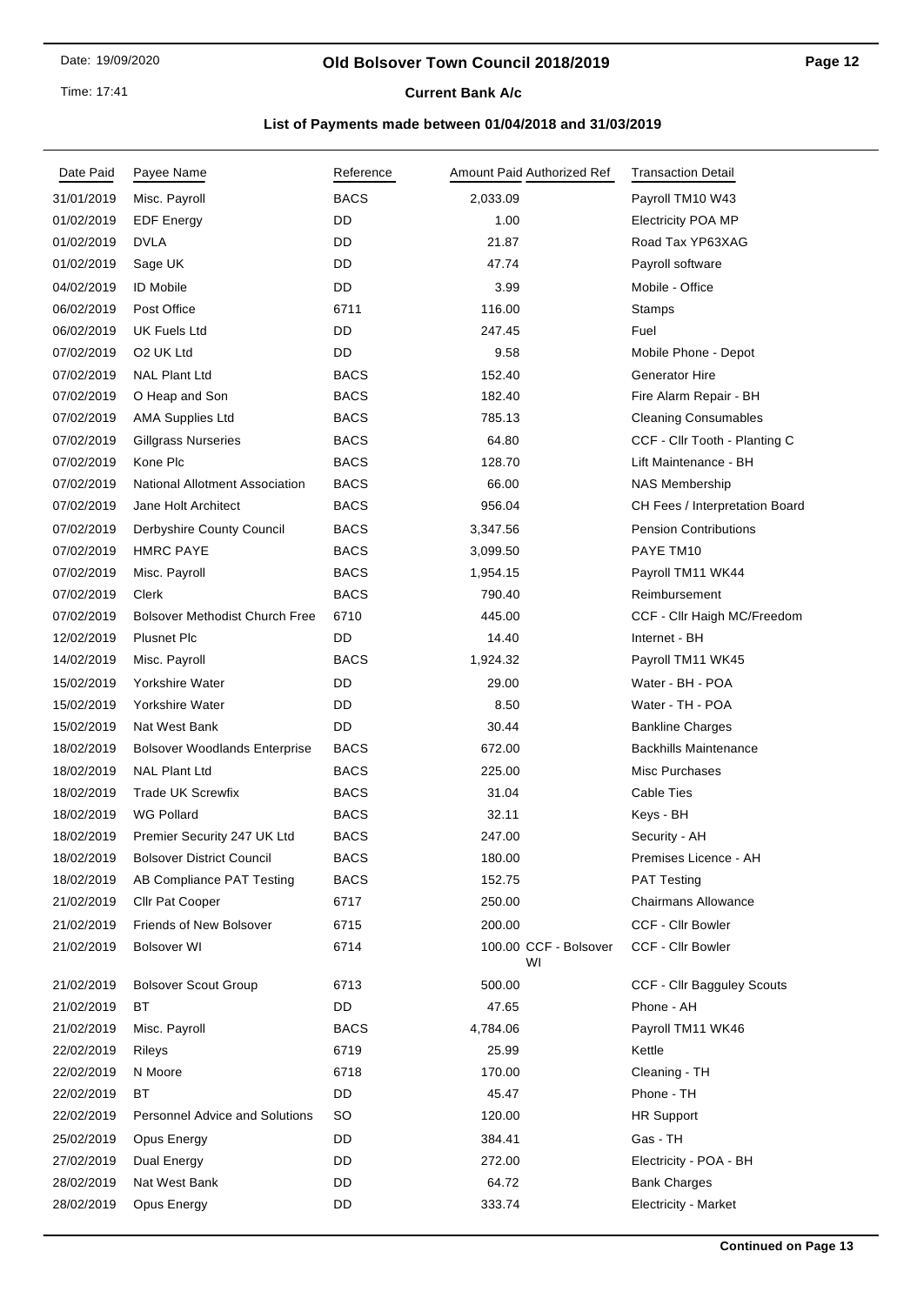#### **Old Bolsover Town Council 2018/2019**

**Current Bank A/c** 

| Date Paid  | Payee Name                          | Reference      | Amount Paid Authorized Ref | <b>Transaction Detail</b>             |
|------------|-------------------------------------|----------------|----------------------------|---------------------------------------|
| 28/02/2019 | Dual Energy                         | DD             | 627.74                     | Electricity - AH                      |
| 28/02/2019 | Misc. Payroll                       | <b>BACS</b>    | 1,924.27                   | Payroll TM11 WK47                     |
| 28/02/2019 | Opus Energy                         | DD             | 233.37                     | Electricity                           |
| 28/02/2019 | Dual Energy                         | POA RECON      | 1,905.60                   | Electricity                           |
| 28/02/2019 | Dual Energy                         | POA RECON      | $-1,905.60$                | <b>Electricity POA Credit</b>         |
| 01/03/2019 | Sage UK                             | DD             | 47.74                      | Payroll Software                      |
| 01/03/2019 | <b>DVLA</b>                         | DD             | 21.87                      | Road Tax YP63XAG                      |
| 01/03/2019 | <b>EDF Energy</b>                   | DD             | 1.00                       | Electricity POA - MP Cen              |
| 01/03/2019 | Waterplus                           | DD             | 63.36                      | Water Charges SHR Allotments          |
| 04/03/2019 | <b>Plusnet Plc</b>                  | DD             | 78.84                      | Telephone / Broadband                 |
| 06/03/2019 | <b>ID Mobile Limited</b>            | DD             | 3.99                       | Mobile Phone                          |
| 06/03/2019 | ВT                                  | DD             | 45.47                      | Telephone BH Alarm                    |
| 06/03/2019 | <b>BT</b>                           | DD             | 45.47                      | Telephone AH Lift                     |
| 06/03/2019 | UK Fuels Ltd                        | DD             | 251.79                     | Fuel                                  |
| 06/03/2019 | Waterplus                           | DD             | 62.22                      | Water Charges BH                      |
| 07/03/2019 | Misc. Payroll                       | <b>BACS</b>    | 1,967.95                   | Payroll TM12 WK48                     |
| 07/03/2019 | Waterplus                           | DD             | 22.21                      | Water Charges TH                      |
| 07/03/2019 | Waterplus                           | <b>BACS</b>    | 17.94                      | Water Charges - Cem                   |
| 08/03/2019 | Cllr. Pat Cooper                    | 6721           | 646.00                     | <b>Chairmans Allowance</b>            |
| 08/03/2019 | Cllr Pat Cooper                     | <b>MISPOST</b> | $-646.00$                  | <b>Chairs Allowance</b>               |
| 08/03/2019 | Cllr. Pat Cooper                    | 6729           | 254.00                     | <b>Chairs Allowance</b>               |
| 11/03/2019 | <b>PWLB</b>                         | DD.            | 44.62                      | <b>PWLB Repayment</b>                 |
| 12/03/2019 | <b>Plusnet Plc</b>                  | <b>DD</b>      | 14.40                      | <b>Broadband</b>                      |
| 12/03/2019 | O <sub>2</sub> UK Ltd               | DD             | 9.58                       | Mobile Phone                          |
| 13/03/2019 | Direct Gas Chesterfield Ltd         | <b>BACS</b>    | 107.40                     | Repairs to Heating AH                 |
| 13/03/2019 | Victoria Asset Finance              | <b>BACS</b>    | 234.00                     | Secondary Rental - Mower              |
| 13/03/2019 | Cliptech Limited                    | <b>BACS</b>    | 234.00                     | Defib Elec Install Whaley             |
| 13/03/2019 | Autosupplies Ltd                    | <b>BACS</b>    | 14.40                      | Repl. Fuel Cap                        |
| 13/03/2019 | <b>NCC Supplies</b>                 | <b>BACS</b>    | 96.83                      | <b>Stationery / Cleaning Supplies</b> |
| 13/03/2019 | The Joker                           | <b>BACS</b>    | 840.00                     | Entertainment - CF                    |
| 13/03/2019 | Premier Security 247 UK Ltd         | <b>BACS</b>    | 760.50                     | Security AH                           |
| 13/03/2019 | Konica Minolta                      | <b>BACS</b>    | 252.35                     | Copier Maint / Toner                  |
| 13/03/2019 | <b>Office Supplies For Industry</b> | <b>BACS</b>    | 46.10                      | <b>Office Supplies</b>                |
| 13/03/2019 | Belmont Van and mower centre        | <b>BACS</b>    | 69.84                      | <b>Mower Parts</b>                    |
| 13/03/2019 | Trade UK                            | <b>BACS</b>    | 86.11                      | Cable                                 |
| 13/03/2019 | Spaldings                           | <b>BACS</b>    | 651.18                     | <b>Service Parts</b>                  |
| 13/03/2019 | <b>ADT Security</b>                 | <b>BACS</b>    | 225.41                     | Fire Alarm Maintenance - AH           |
| 14/03/2019 | <b>Information Comission</b>        | DD             | 35.00                      | Data Protection Fee                   |
| 14/03/2019 | Misc. Payroll                       | <b>BACS</b>    | 1,935.15                   | Payroll TM12 WK49                     |
| 15/03/2019 | Nat West Bank                       | DD             | 27.85                      | <b>Bankline Charges</b>               |
| 15/03/2019 | Yorkshire Water                     | DD             | 29.00                      | Water POA BH                          |
| 15/03/2019 | Yorkshire Water                     | DD             | 8.50                       | Water POA TH                          |
| 15/03/2019 | <b>HMRC PAYE</b>                    | <b>BACS</b>    | 3,089.17                   | Payroll TM11                          |
| 15/03/2019 | Derbyshire County Council           | <b>BACS</b>    | 3,375.86                   | <b>Pension Contributions TM11</b>     |
| 18/03/2019 | <b>SSE</b>                          | DD             | 1,698.20                   | Gas - BH                              |
| 21/03/2019 | Misc. Payroll                       | <b>BACS</b>    | 4,893.31                   | Payroll TM12 WK50                     |
| 21/03/2019 | Freedom Community Project           | 6722           | 200.00                     | CCF - Cllr Gibbons                    |